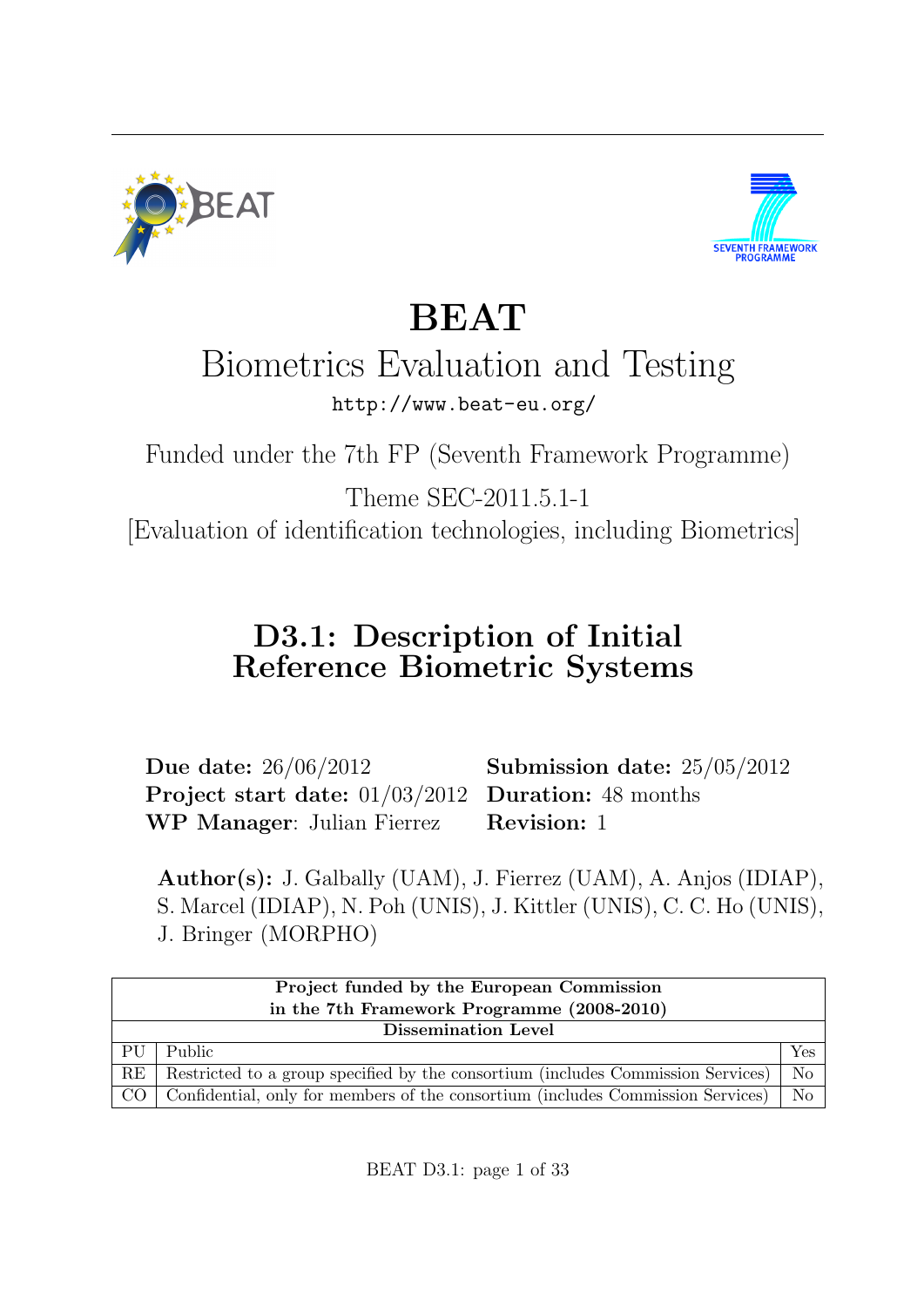BEAT D3.1: page 2 of 33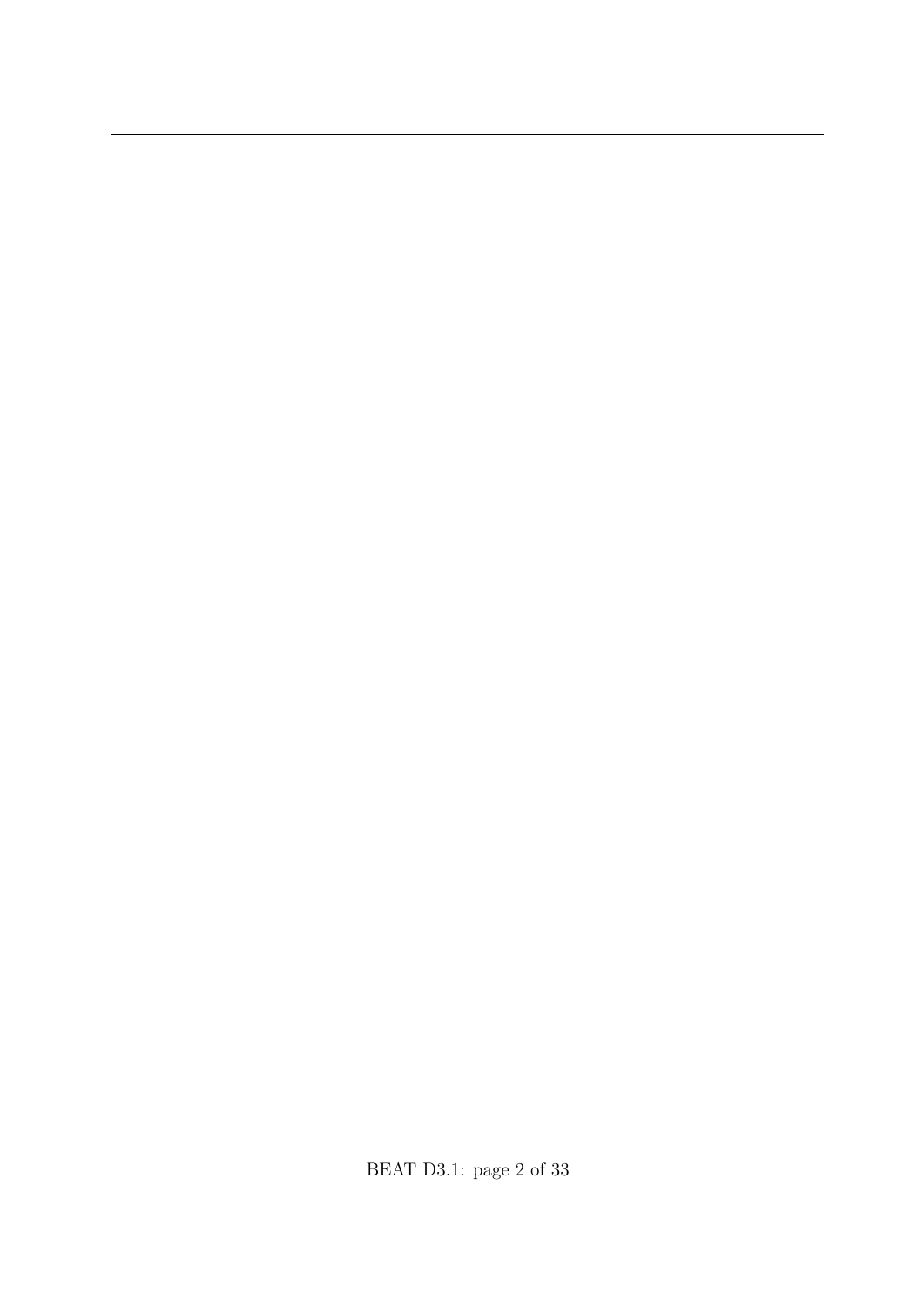

# D3.1: Description of Initial Reference Biometric Systems

#### Abstract:

This document defines the different initial reference biometric systems that will be considered within the BEAT project. The range of biometrics considered includes: 2D face, fingerprint, iris and vein, in addition to multi-modal biometrics. The systems described here will be used for baseline evaluations within the project. Thus, formal specifications should be given.

BEAT D3.1: page 3 of 33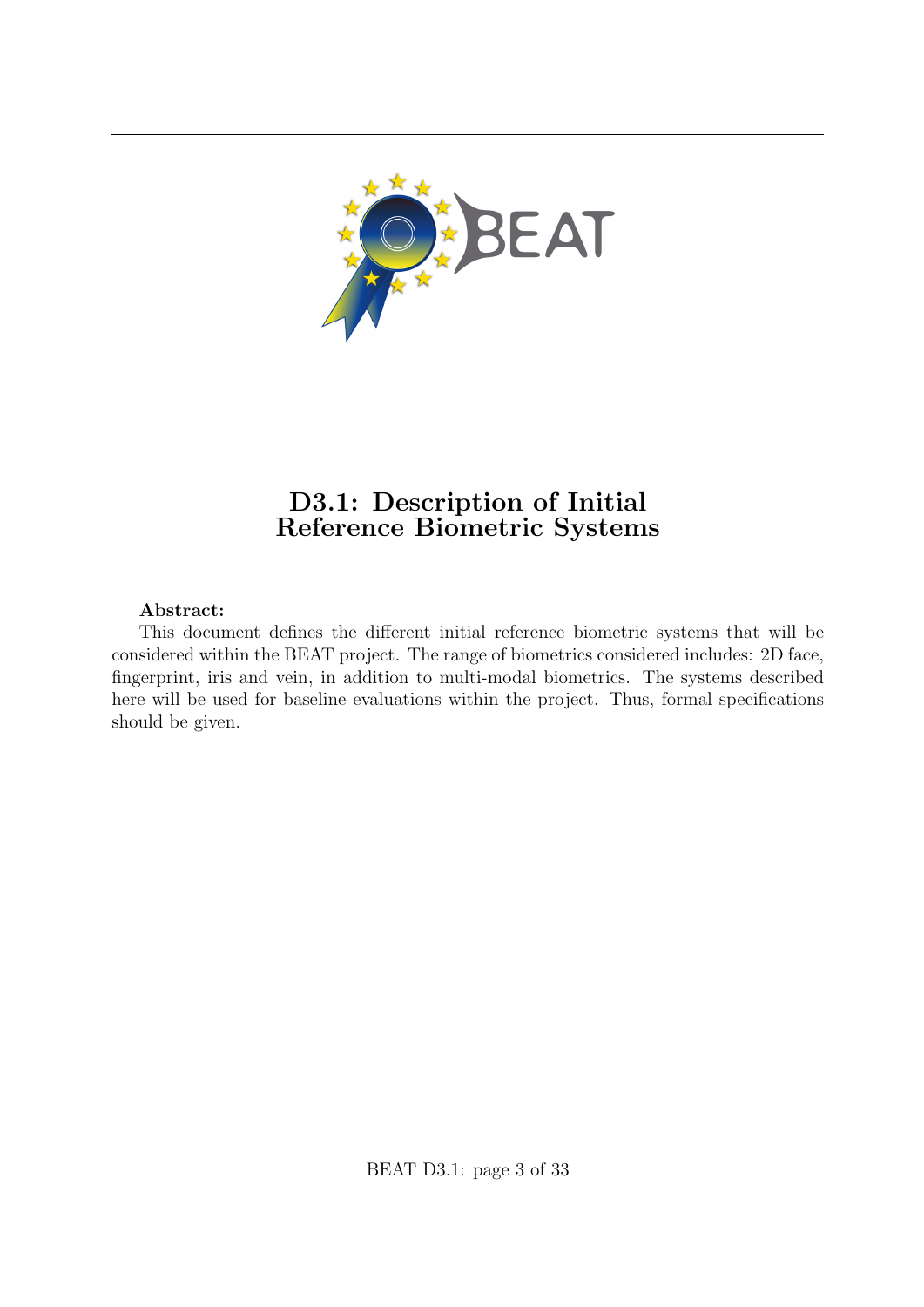BEAT D3.1: page 4 of 33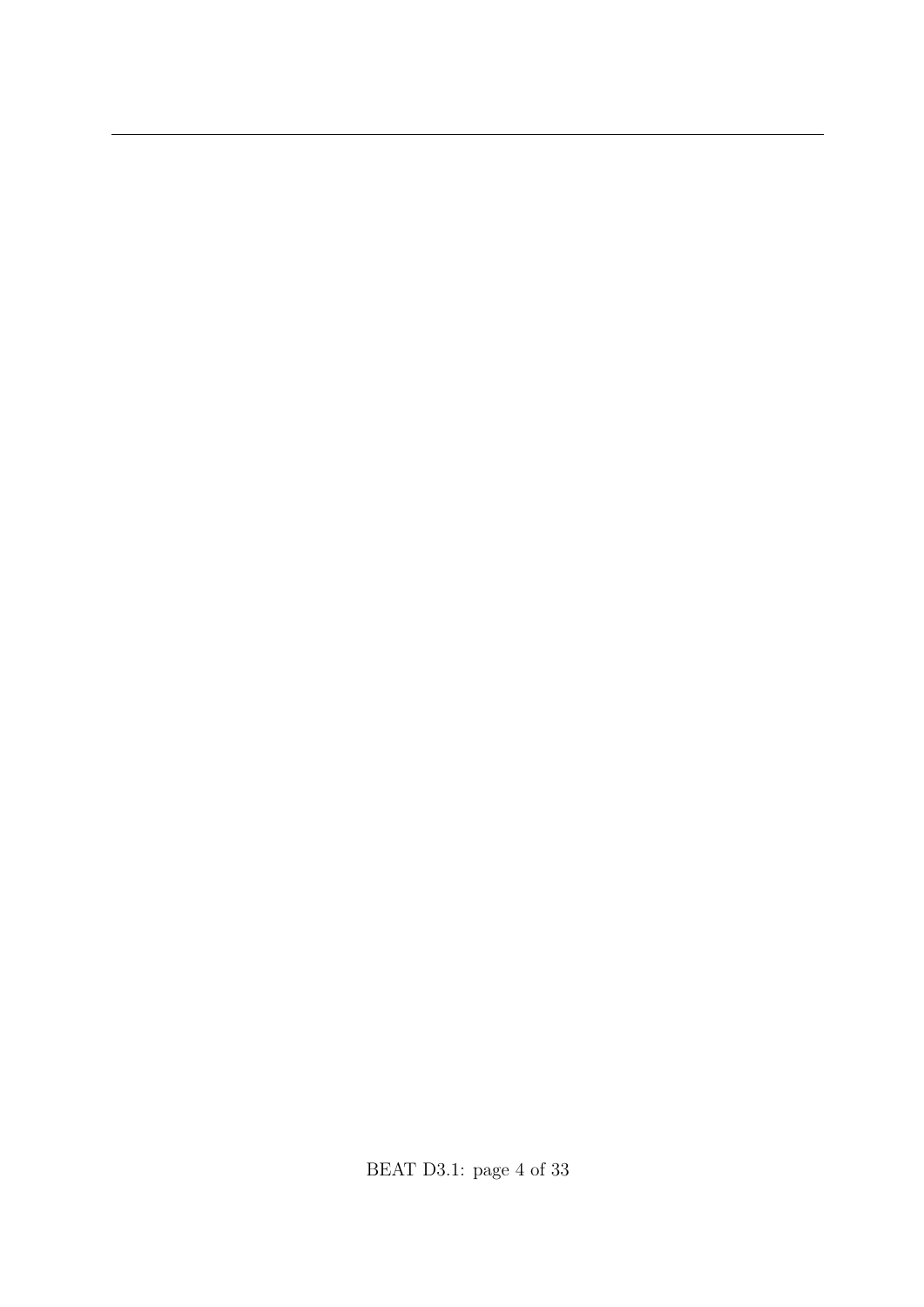# Contents

| $\mathbf 1$    | Introduction                                                                                  |                                           |                                                                                                |                            |  |
|----------------|-----------------------------------------------------------------------------------------------|-------------------------------------------|------------------------------------------------------------------------------------------------|----------------------------|--|
| $\overline{2}$ | <b>Face biometrics</b><br>Existing systems<br>2.1<br>System 1: Part-Based GMM System<br>2.1.1 |                                           |                                                                                                |                            |  |
| 3              | <b>Fingerprint biometrics</b><br>3.1                                                          |                                           |                                                                                                |                            |  |
|                |                                                                                               | 3.1.1<br>3.1.2<br>3.1.3                   | System 2: The NFIS2 system $\ldots \ldots \ldots \ldots \ldots \ldots \ldots$                  | 11<br>12<br>13             |  |
| $\overline{4}$ |                                                                                               | Iris biometrics                           |                                                                                                | 15                         |  |
|                | 4.1                                                                                           | <b>Systems</b><br>4.1.1<br>4.1.2<br>4.1.3 | System 1: VeriEye $\dots \dots \dots \dots \dots \dots \dots \dots \dots \dots \dots$          | 15<br>15<br>16<br>17       |  |
| 5              | Vein biometrics<br>19                                                                         |                                           |                                                                                                |                            |  |
|                | 5.1                                                                                           | 5.1.1                                     | System 1: MorphoSmart<br>TMFINGER VP $\;\ldots\; \ldots\; \ldots\; \ldots\; \ldots\; \ldots\;$ | 19<br>19                   |  |
| 6              |                                                                                               |                                           | <b>Multimodal biometrics</b>                                                                   | 21                         |  |
|                | 6.1<br>6.2                                                                                    | 6.2.1<br>6.2.2<br>6.2.3                   | Classification of fusion algorithms for multi-system biometrics $\ldots \ldots$                | 21<br>21<br>21<br>24<br>27 |  |
|                | 6.3<br>6.4                                                                                    | 6.3.1<br>6.3.2                            |                                                                                                | 27<br>27<br>28<br>28       |  |
| 7              |                                                                                               | Summary                                   |                                                                                                | 29                         |  |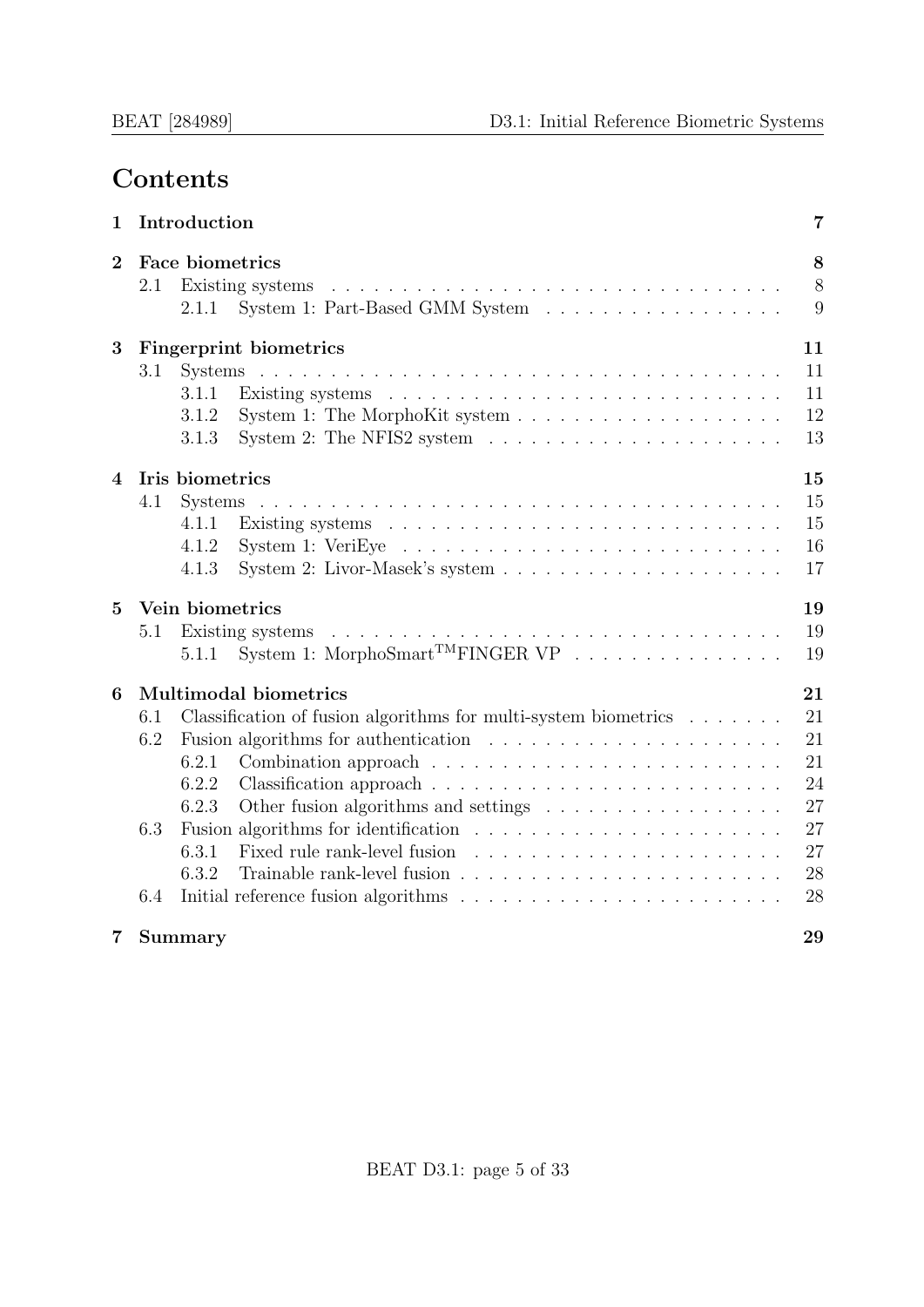BEAT D3.1: page 6 of 33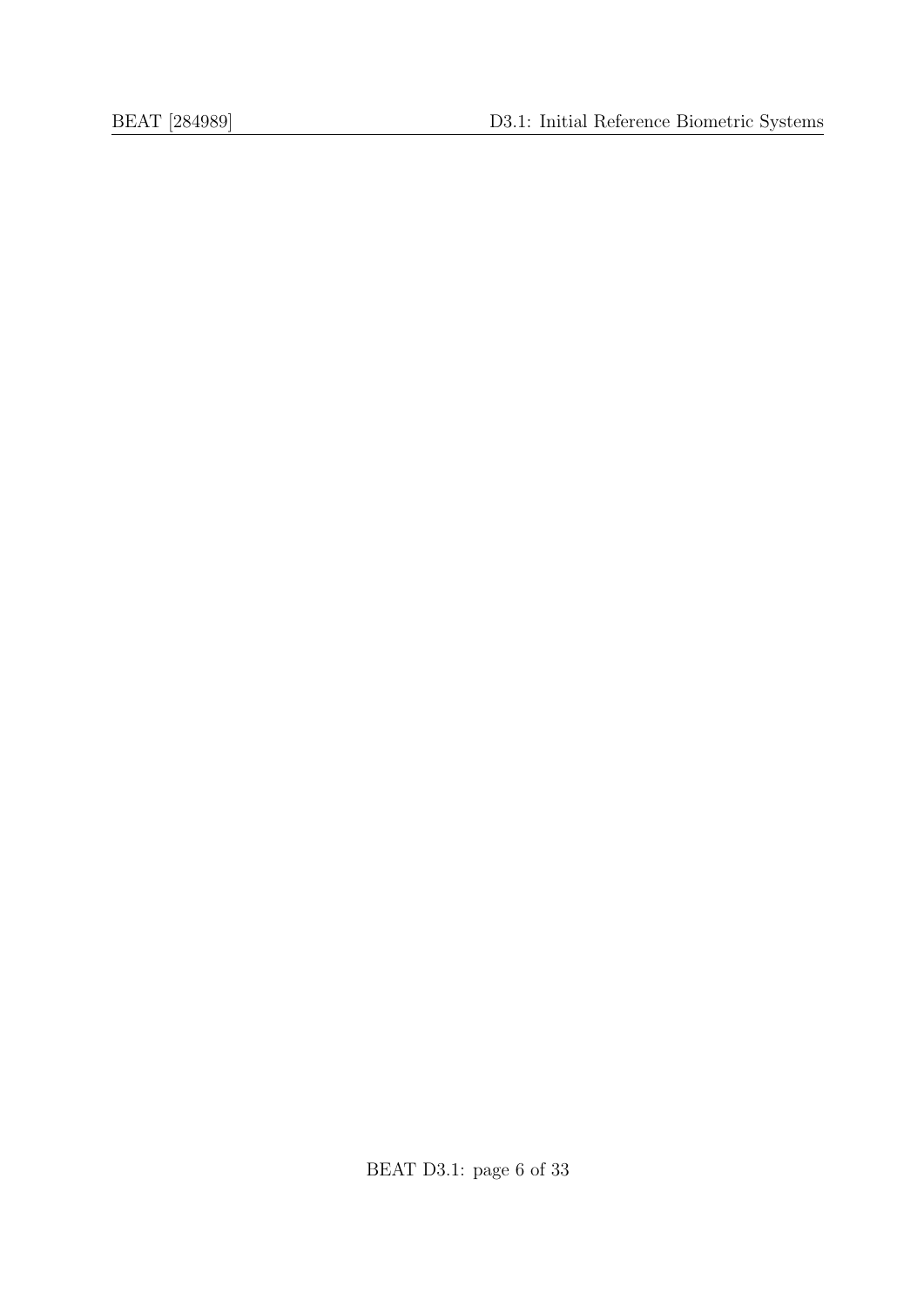# 1 Introduction

This document details the initial reference biometric systems that will be considered within the European Union (EU) 7th Framework Programme (FP7) Small or Medium-Scale Focused Research Project (STREP) entitled 'Biometrics Evaluation and Testing' (BEAT).

Biometrics included within the focus of the project include: 2D face, fingerprint, iris, and vein. The project will also consider various multi-modal biometric combinations. In most cases there is more than one system described per biometric, mostly due to the need for compatibility with multi-modal biometrics for which performance will be compared to their respective mono-modal counterparts.

The description of several systems for each modality will permit a deeper understanding of the different traits and a wider range of results in the evaluations carried out throughout the project. However, not every system will be necessarily used in every assessment experiment. Which of them will be selected for the different tests will largely depend on the experiment at hand. It is therefore very important that the context of each evaluation is clearly defined.

This document does not describe any evaluation work, baseline or otherwise. This will be reported in following deliverables. Evaluation work, both of baseline systems performance and security threats and countermeasures will, however, be based in general upon the reference systems described in this document.

The rest of this document is organised as follows. Each mono-modal biometric is first discussed in Sections 2 to 5. In each case the selected systems are described with a common structure. Finally, multi-modal systems are described in Section 6.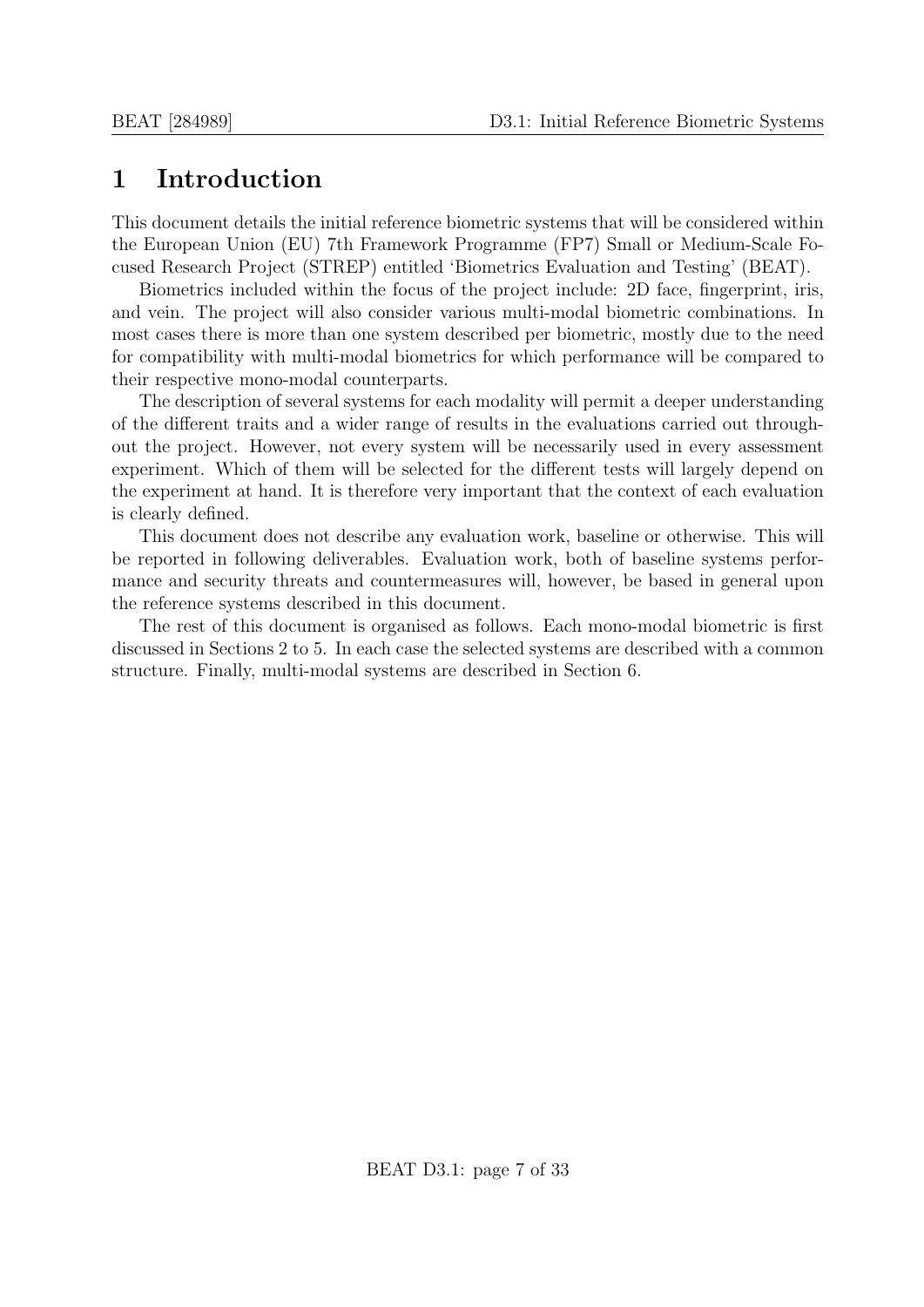# 2 Face biometrics

Face recognition aims to uniquely recognize individuals based on their facial physiological attributes. It is a very active field of research because face recognition is natural and nonintrusive. Despite the significant progress in the field, the technology does not yet meet all security and robustness requirements needed by an authentication system for unsupervised deployment in high security environments. In addition to difficulties related to robustness against a wide range of viewpoints, occlusions, ageing of subjects and complex outdoor lighting, face biometric techniques have also been shown to be particularly vulnerable to various kinds of attacks [1].

#### 2.1 Existing systems

Face recognition as a research field has existed for more than 30 years and has been particularly active since the early 1990s [16]. Researchers from many different fields (from psychology, pattern recognition, neuroscience, computer graphic and computer vision) have attempted to create and understand face recognition systems [16]. This has led to many different methods and techniques in this field.

These techniques have often been divided into two groups (1) holistic matching methods and (2) feature-based matching methods [16]. Holistic approaches use the whole face as one input while feature-based methods extract multiple features (eye position, nose position, angles between physical features or local frequency responses) and analyze them separately before fusing the different results [16]. However, recently several of the most advanced methods can be considered both feature-based (part-based) and holistic, therefore, in this document it is no longer considered useful to make a strict division between holistic and feature-based methods.

The state-of-the-art for face recognition is currently dominated by two themes: using parts or partitions of the face (which is often not strictly a feature-based nor a holistic technique) and the use of Local Binary Patterns (LBPs) [14]. These two themes are exemplified by the local Gabor binary histogram sequences (LGBPHS) technique [18]. This technique obtains local histograms of LBPs from non-overlapping blocks and then concatenates these histograms to form a single sequence or feature vector; this can be considered to be both feature-based and holistic. These two themes are not unique to the LGBPHS technique, with several other methods making use of them as the basis for their systems, this includes: region-based LBP histograms [20] with adaptation [17] and feature distribution modeling of the local discrete Cosine transform (DCT) [12]. In the following paragraphs we describe in more detail some of the state-of-the-art face recognition systems.

#### LBP histograms

In 2004 Ahonen et al. [20] proposed a face recognition system using LBP histograms. The technique first applied the LBP to each pixel of the face image and then divided this encoded face image into a set of regions. Histograms were then obtained from each region and then concatenated to form a single feature vector. This work has been

BEAT D3.1: page 8 of 33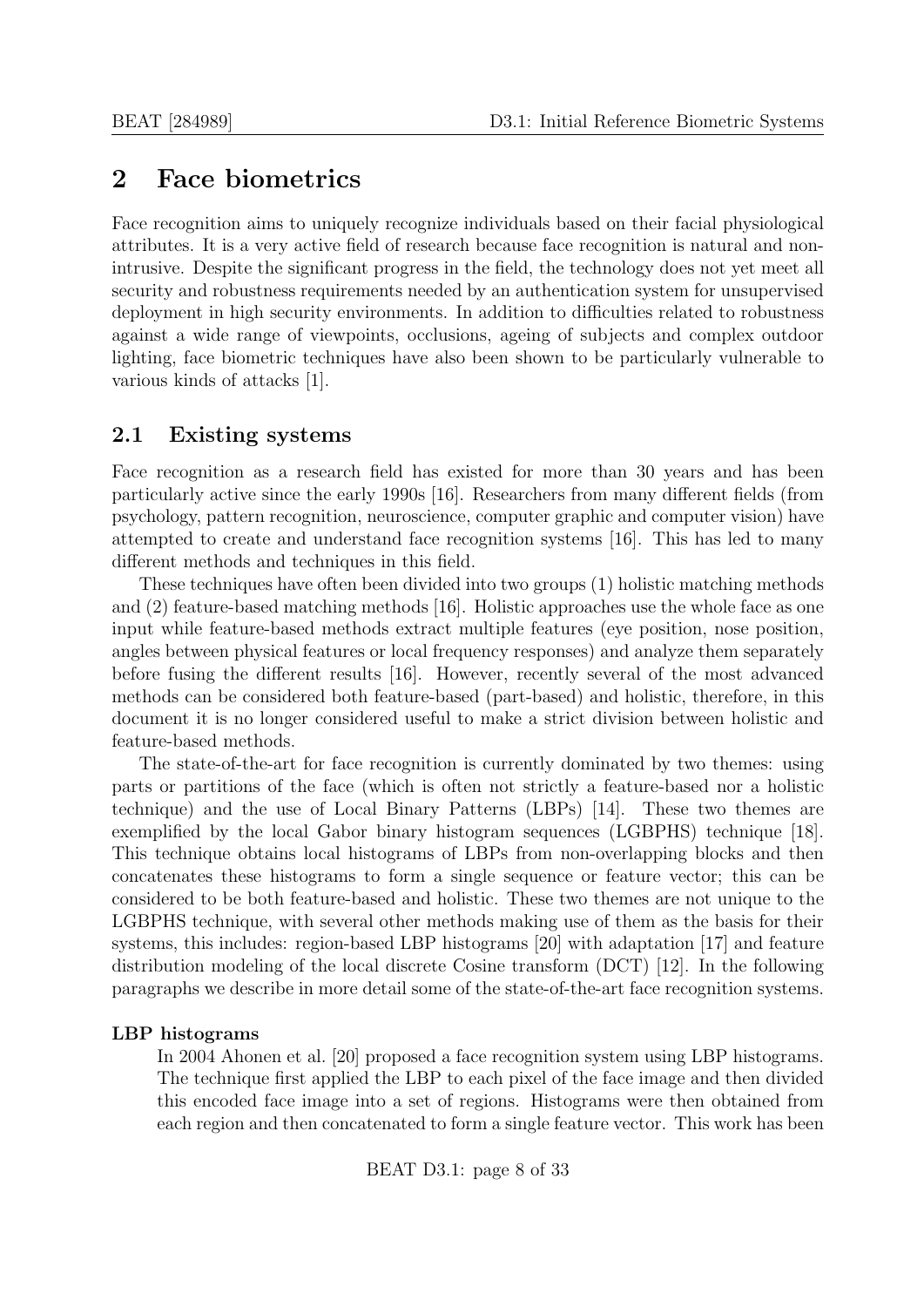used and extended by several authors to incorporate adaptation of the histograms using a background model [17], reduce the size of each histogram by performing linear discriminant analysis (LDA) [15] and to replace histogram counts with a kernel density estimation method [19].

#### Local Gabor binary pattern histogram sequences

The Local Gabor Binary pattern Histogram Sequences (LGBPHS) technique [18] applies Gabor wavelets at multiple scales and orientations to obtain several sub- images. These sub-images are then encoded using a standard LBP operator and these local Gabor binary maps are then divided into non-overlapping regions (parts) and a histogram is computed on each region (part). The histograms, for each region for each map, are compared using the histogram intersection measure.

#### Feature distribution modeling of face parts

Feature distribution modeling of face parts has taken two approaches, to consider the face as a set of: independent observations and dependent observations. The first method, the GMM part-based approach [11], divides the face into blocks obtains DCT features from each block and models these features using GMMs; it assumes that each block (or feature) is an independent observation of the face. The second method, the HMM part-based approach [13], divides the face into parts and then models the feature vectors either down the face using a single HMM or down the face and then across the face using a main HMM with embedded HMMs. For both techniques it has been shown to be advantageous to use the LBP as a pre-processing technique [12].

There are other techniques which consider face recognition is a considerably difference way. One example is the tied-factor analysis method described by Prince et al. [9] for dealing with pose variation. Also, the recent technique proposed in [10] where the face is described by expert classifiers for features such as hair, skin color, and overall appearance provides a completely different approach; one caveat with this technique is that these classifiers must be derived by first annotating a database with all of these features with several human operators.

#### 2.1.1 System 1: Part-Based GMM System

A part-based gaussian mixture model (PB-GMM) system is chosen as baseline for face authentication. The system combines a part-based face representation and GMMs. It divides the face into blocks, and treats each block as a separate observation of the same underlying signal (the face). A feature vector is thus obtained from each block by applying the Discrete Cosine Transform (DCT) [7]. The distribution of the feature vectors is then modeled using GMMs.

For feature extraction, the face is normalized, registered and cropped. This cropped and normalized face is divided into blocks (parts) and from each block (part) a feature vector is obtained. Each feature vector is treated as a separate observation of the same underlying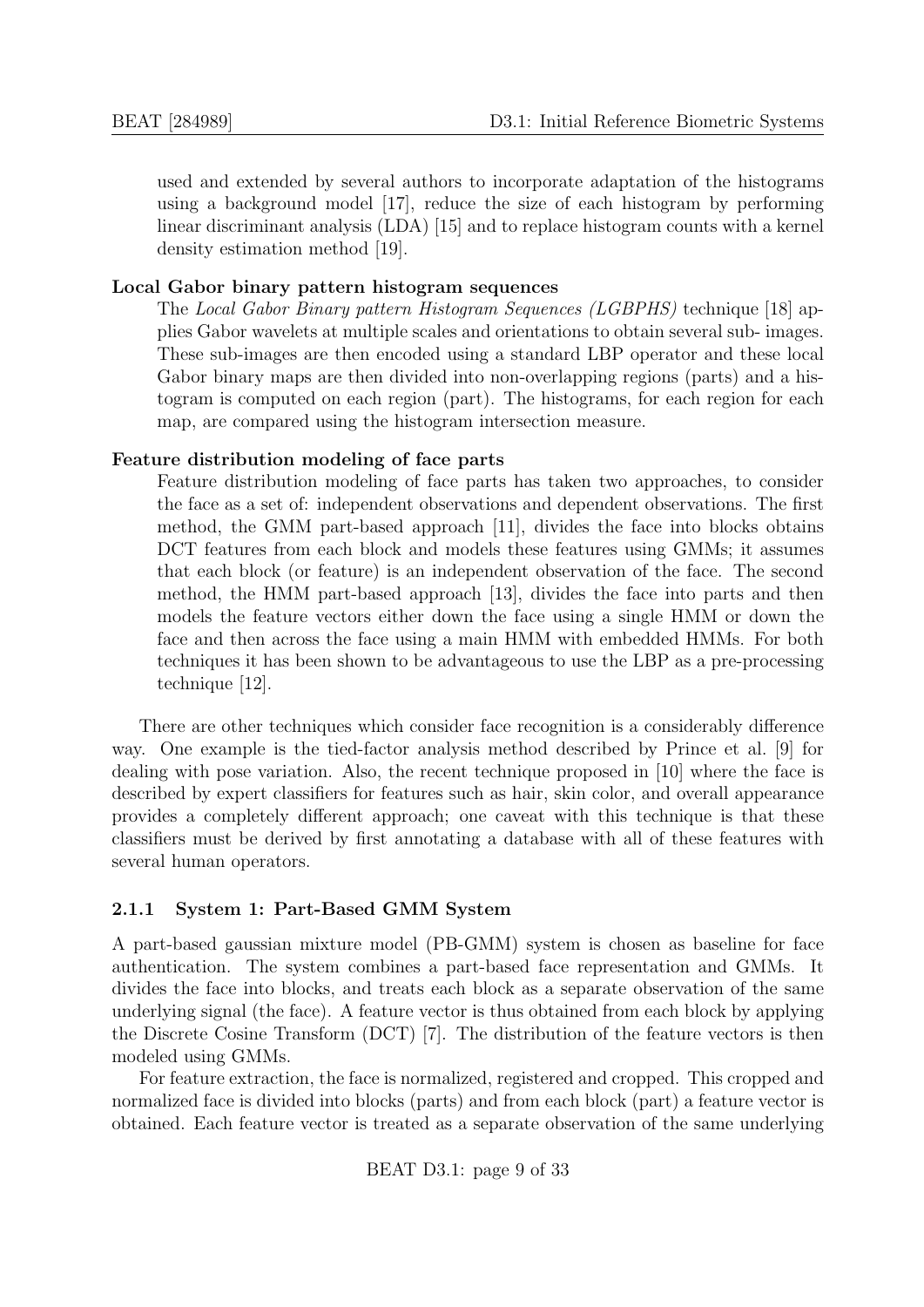signal (in this case the face) and the distribution of the feature vectors is modeled using GMMs. The feature vectors from each block are obtained by applying the DCT.

Once the feature vectors are calculated, feature distribution modelling is achieved by performing background model adaptation of GMMs [3, 4]. Background model adaptation first involves the training a world (background) model  $\Omega_{world}$  from a set of faces and then the derivation of client models  $\Omega_{client}^{i}$  for client i by adapting the world model to match the observations of the client. The adaptation is performed using a technique called mean only adaptation [5].

To verify an observation, x, it is scored against both the client  $(\Omega_{client}^i)$  and world  $(\Omega_{model})$  model. The two models,  $\Omega_{client}^{i}$  and  $\Omega_{world}$ , produce a log-likelihood score which is then combined using the log-likelihood ratio (LLR) to produce a single score. This score is used to assign the observation to the world class of faces (not the client) or the client class of faces (it is the client) based on a predefined threshold  $\tau$ .

The implementation of choice for Face Recognition will be based on Bob [8, 21], a freely and publicly available framework for signal processing and machine learning. The framework can be deployed for out-of-the-box face processing and includes face detection, normalization, feature extraction, model training and matching.

BEAT D3.1: page 10 of 33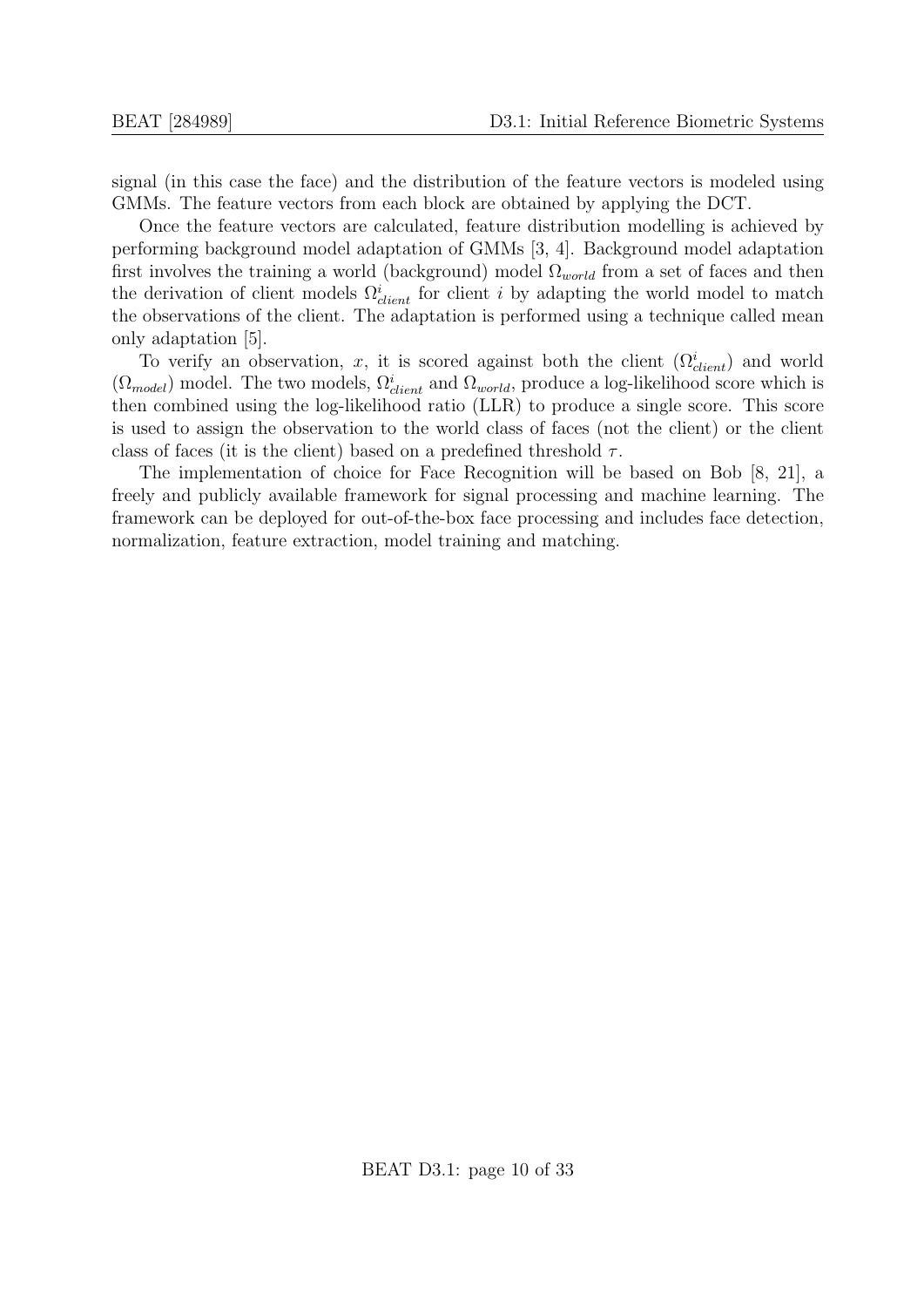# 3 Fingerprint biometrics

Fingerprint biometrics is one of the most developed biometric technologies, with multiple commercial products and adequate performance levels for applications such as physical access control, given that the population considered and the acquisition scenario are controlled and well behaved. These solutions can be nevertheless inefficient or even impracticable when confronted with the varying quality of data encountered in some applications such as forensics in realistic scenarios, where latent fingerprints with low quality and partial data are usually encountered. The main focus of the BEAT project regarding fingerprint biometrics is on evaluating state-of-the-art commercial systems on controlled data, evaluating its vulnerabilities, and finally developing adequate countermeasures against those vulnerabilities. The application of automated fingerprint biometrics in forensics with latent data is out of the scope of the project.

## 3.1 Systems

As the market leading biometric many different fingerprint recognition systems have been proposed in the literature. From a general point of view all of them may be included in one of these three categories: i) correlation-based, ii) minutiae-based, or  $iii$ ) based on features of the ridge pattern.

#### 3.1.1 Existing systems

#### Correlation-based methods

These systems compute and maximize the cross correlation between pixels of the stored and input samples. As an effect of the displacement and the rotation that exists between samples of the same fingerprint, the similarity cannot be computed by simply evaluating the correlation but it has to be maximized for different vertical and horizontal offsets of the fingerprint, and for different rotations. These operations entail a huge computational cost and, except for very good quality samples, these methods do not present in general comparable results to those obtained with the other two types of approaches. Different algorithms have been developed that are able to substantially decrease the computational cost of the matching process by computing the local correlation at specific areas of the fingerprint such as the core, or close to very good quality minutiae points. However, none of these techniques provide a clear performance improvement over the general method.

#### Minutiae-based methods

This is the most popular and widely used technique as it presents the best performance results, and is the basis of the fingerprint comparison made by fingerprint examiners. Minutiae are extracted from the two fingerprints and stored as sets of points in the twodimensional plane. Minutiae-based matching essentially consists of finding the alignment between the template and the input minutiae sets that result in the maximum number of minutiae pairings.

BEAT D3.1: page 11 of 33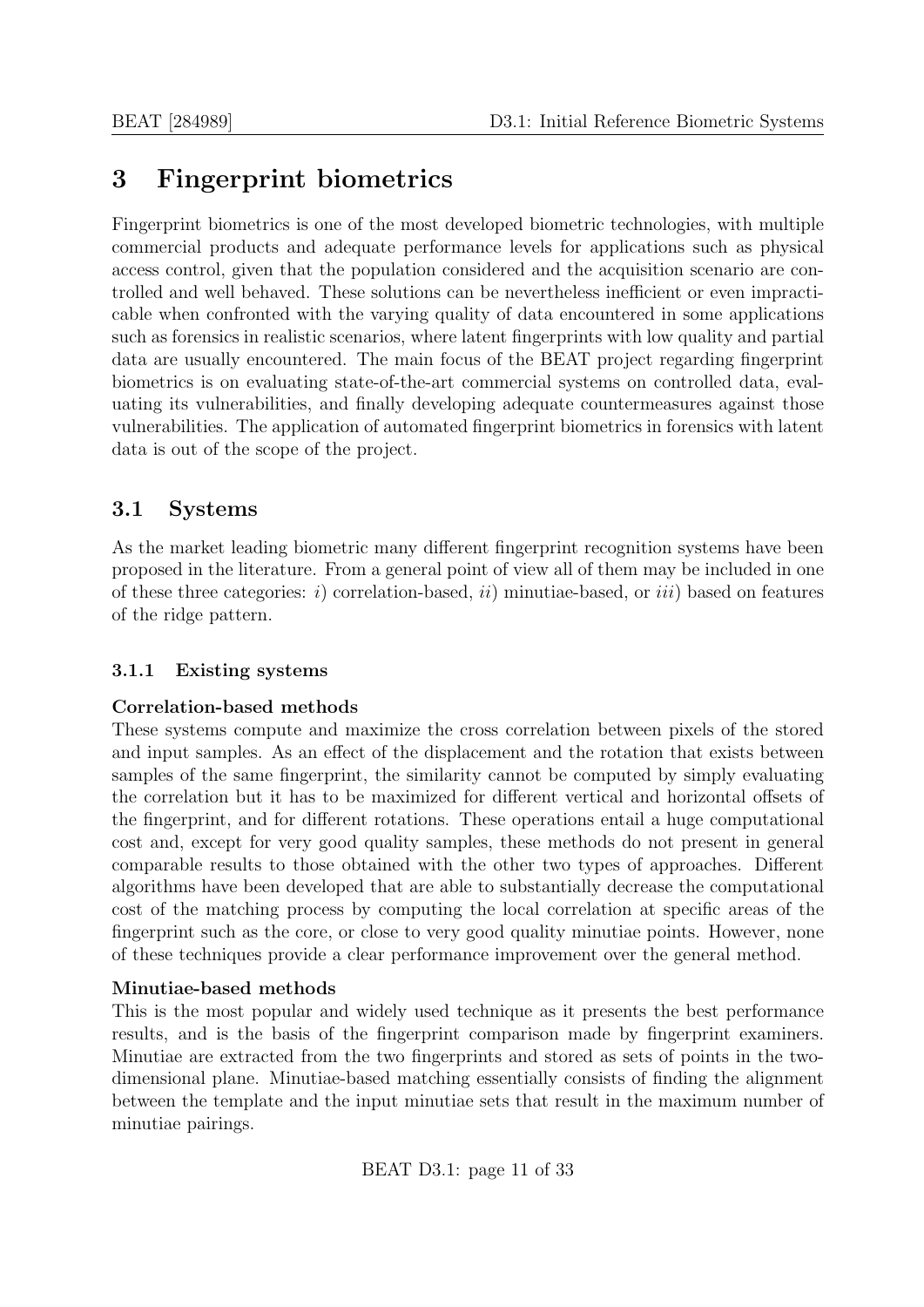#### Ridge feature-based methods

Minutiae extraction is difficult in very low-quality fingerprint images. However, whereas other features of the fingerprint ridge pattern (e.g. local orientation and frequency, ridge shape, texture information) may be extracted more reliably than minutiae, their distinctiveness is generally lower. The approaches belonging to this family compare fingerprints in term of features extracted from the ridge pattern. Two main reasons induced researchers to look for other fingerprint discriminative features beyond minutiae:

- Reliably extracting minutiae from poor quality fingerprints is very difficult. Although minutiae may carry most of the fingerprint discriminatory information, they do not always constitute the best trade-off between accuracy and robustness.
- Additional features may be used in conjunction with minutiae (and not as an alternative) to increase system accuracy and robustness.

The more commonly used alternative features are the size and shape of the fingerprint, number, type and position of singularities, spatial and geometrical attributes of the ridge lines, shape features, sweat pores, or global and local texture information.

#### 3.1.2 System 1: The MorphoKit system

The purpose of the description of this commercial of-the-shelf system is to include a reference to a commercial product. As fingerprint technology is very mature, it is indeed important for the BEAT platform to be compatible with the use of commercial products. However there is no commitment to test the platform with the MorphoKit system during BEAT. This possibility will be investigated further on.

The MorphoKit is a software development kit (SDK) developed by Morpho which includes Morpho proprietary algorithms for generating minutiae templates and 1:1 or 1:N matching. A detailed description of the underlying algorithm cannot be disclosed and the following represents a brief specification of the SDK.

MorphoKit is a fingerprint acquisition and processing SDK. It is primarily intended to be used in the development of biometric application by private companies outside SagemDS, and will not include any of the specific features required for AFIS development (classification, segmentation of slap images, flatbed scanner management...) It is designed to be used in the development of small to medium scale biometric applications: it will included the best coding and 1:1 matching technology available today, but a limited version of Sagems 1:many matching technology, limited to small databases (3000 records for the standard product, no more than 100,000 records in any case), without the matching speed improvements specific to AFIS products. It is not designed for AFIS enrolment/identification or forensic applications and will not support 1000 dpi images or multi-finger images. The main features available in this SDK are the following :

• Coding of single-finger 500dpi grey-scale fingerprint images to create minutiae templates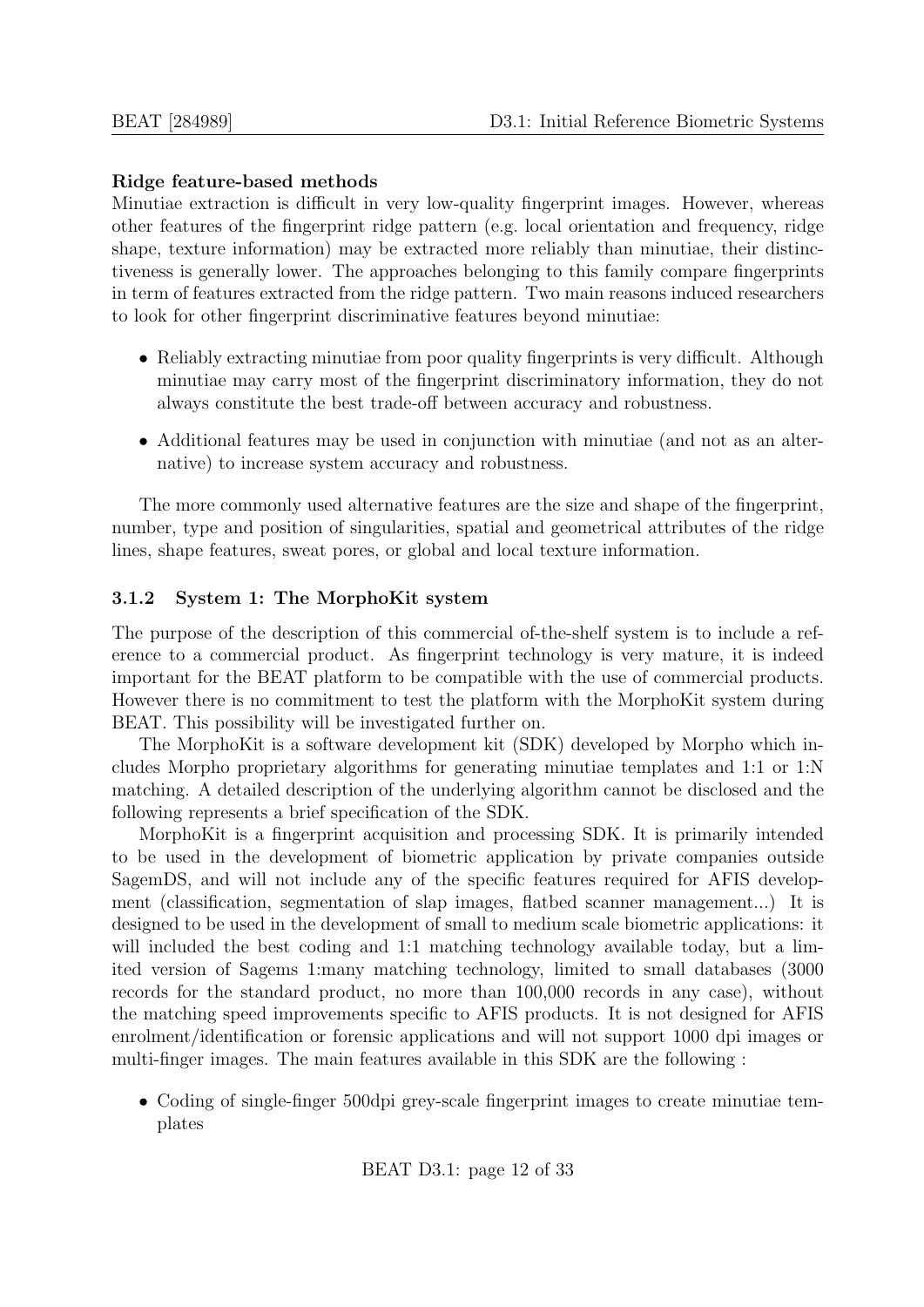- Authentication: 1:1 matching of single-finger fingerprint templates
- Identification: 1:many matching of reference template against a memory template database
- Template conversion of the proprietary CLV format to standard formats such as ANSI or ISO
- Live image acquisition with Morpho MSOXXX sensors

The fingerprint template format is CFV, which is a self-describing proprietary binary format. From the user's point of view, it is just a binary buffer of variable length (1300 bytes on average). Authentication and identification functions will only accept templates in CFV format. Matching templates is providing a score that can be compared to a given threshold for the decision: MATCH/NO MATCH. Reference thresholds are provided to meet a specific performance target. In other words, a target false accept rate (FAR) can be reached and guaranteed with a given fixed threshold.

#### 3.1.3 System 2: The NFIS2 system

The minutiae-based NIST Fingerprint Image Software 2 (NFIS2) [26] is a minutiae-based fingerprint processing and recognition system formed from independent software, which constitutes a de facto standard reference system used in many fingerprint-related research contributions.

NFIS2 contains software technology, developed for the Federal Bureau of Investigation (FBI), designed to facilitate and support the automated manipulation and processing of fingerprint images. Source code for over 50 different utilities or packages and an extensive User's Guide are distributed on CD-ROM which is available free of charge<sup>1</sup>.

From the 50 different software modules that are comprised within NFIS2, the most relevant for evaluation purposes are: MINDTCT for minutiae extraction, and BOZORTH3 for fingerprint matching.

### MINDTCT

The MINDTCT system takes a fingerprint image and locates all minutiae in the image, assigning to each minutia point its location, orientation, type, and quality. The architecture of MINDTCT can be divided in the following stages: 1) Generation of image quality map; 2) Binarization; 3) Minutiae detection; 4) Removal of false minutiae, including islands, lakes, holes, minutiae in regions of poor image quality, side minutiae, hooks, overlaps, minutiae that are too wide, and minutiae that are too narrow (pores); 5) Counting of ridges between a minutia point and its nearest neighbours; 6) Minutiae quality assessment.

Because of the variation of image quality within a fingerprint, MINDTCT analyses the image and determines areas that are degraded. Several characteristics are measured, including regions of low contrast, incoherent ridge flow, and high curvature. These three

BEAT D3.1: page 13 of 33

<sup>1</sup>http://fingerprint.nist.gov/NFIS/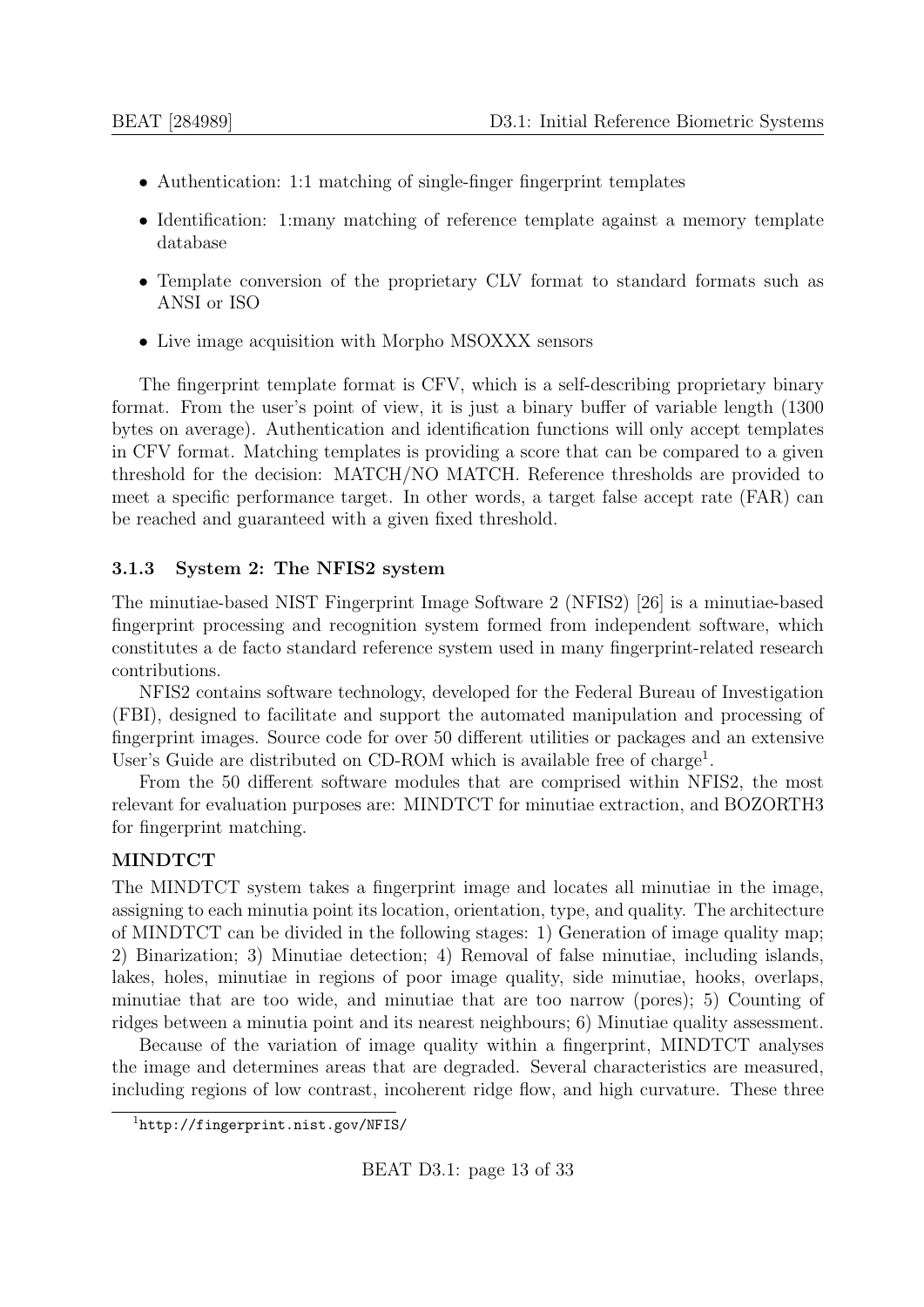conditions represent unstable areas in the image where minutiae detection is unreliable, and together they are used to represent levels of quality in the image. The image quality map of stage 1 is generated integrating these three characteristics. Images are divided into non-overlapping blocks, where one out of five levels of quality is assigned to each block.

The minutiae detection step scans the binary image of the fingerprint, identifying local pixel patterns that indicate the ending or splitting of a ridge. A set of minutia patterns is used to detect candidate minutia points. Subsequently, false minutiae are removed and the remaining candidates are considered as the true minutiae of the image. Fingerprint minutiae matchers often use other information in addition to just the points themselves. Apart from minutia's position, direction, and type, MINDTCT computes ridge counts between a minutia point and each of its nearest neighbours. In the last stage, MINDTCT assigns a quality/reliability measure to each detected minutia point. Even after performing the removal stage, false minutiae potentially remain in the list. Two factors are combined to produce a quality measure for each detected minutia point. The first factor is taken directly from the location of the minutia point within the quality map generated in stage 1. The second factor is based on simple pixel intensity statistics (mean and standard deviation) within the immediate neighbourhood of the minutia point. A high quality region within a fingerprint image is expected to have significant contrast that will cover the full grey-scale spectrum.

#### BOZORTH3

The BOZORTH3 matching algorithm computes a match score between the minutiae from any two fingerprints to help determine if they are from the same finger. It uses only the location and orientation of the minutiae points to match the fingerprints, and it is rotation and translation invariant. For fingerprint matching, compatibility between minutiae pairs of the two images are assessed by comparing the following measures: i) distance between the two minutiae and ii) angle between each minutia's orientation and the intervening line between both minutiae.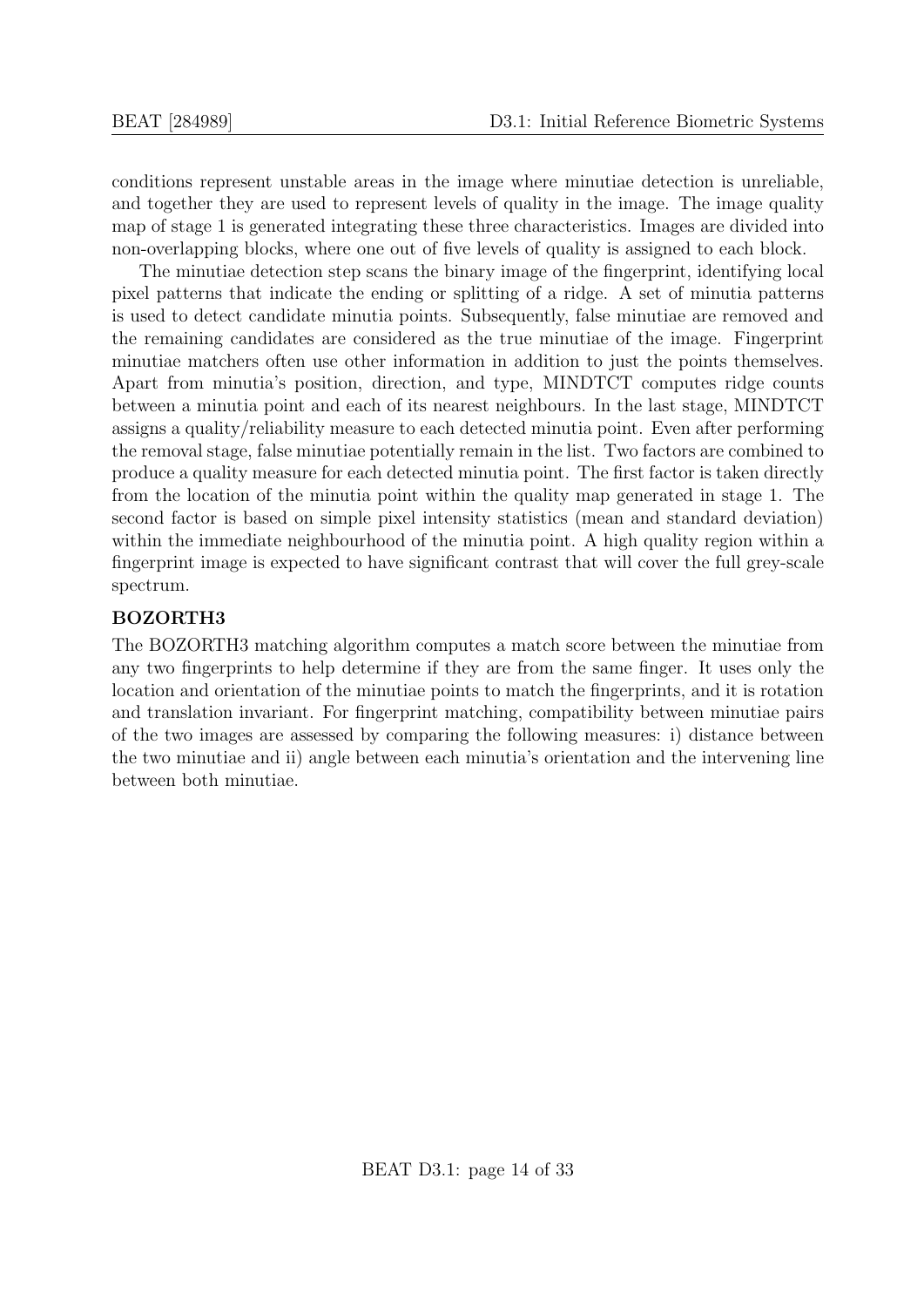# 4 Iris biometrics

With the fast development of the iris image acquisition technology, iris recognition is expected to play a strong role in the future of biometric technology, with wide application areas in national ID cards, banking, e-commerce, welfare distribution, biometric passports and forensics, etc. Since the 1990s iris image processing and analysis research has achieved great progress. However, performance of iris recognition systems in unconstrained environments is still far from perfect. Iris localisation, nonlinear normalisation, occlusion segmentation, liveness detection, large-scale identification and many other research issues all need further investigation.

## 4.1 Systems

Iris recognition has become a popular research topic in recent years. Due to its reliability and nearly perfect recognition rates, iris recognition is used in high security areas. A literature review of the most prominent developed algorithms is showed below.

### 4.1.1 Existing systems

Looking at different approaches to analysing the texture of the iris has perhaps been the most popular area of research in iris biometrics. One of the first and most effective research lines has been the use of Gabor filters to produce a binary representation similar to Daugman's iriscode. Many different filters have been suggested for feature extraction. Sun et al. [28] use a Gaussian filter. Here the gradient vector field of an iris image is convolved with a Gaussian filter, yielding a local orientation at each pixel in the unwrapped template. Then the angle is quantised into six bins. This method was tested using an internal CASIA<sup>2</sup> dataset of 2,255 images obtaining an overall recognition rate of  $100\%$ . Another interesting approach with very good results is given by Monro et al. [29] where the discrete cosine transform is used for feature extraction. They apply the DCT to overlapping rectangular image patches rotated 45 degrees from the radial axis. The differences between the DCT coefficients of adjacent patch vectors are then calculated and a binary code is generated from their zero crossings. In order to increase the speed of the matching, the three most discriminating binarised DCT coefficients are kept, and the remaining coefficients are discarded.

Another research line focuses on using different types of filters to represent the iris texture with a real-valued feature vector. Ma et al. [30] use a variant of the Gabor filter at two scales to analyse the iris texture. They use Fisher's linear discriminant to reduce the original 1,536 features from the Gabor filters to a feature vector of size 200. Their experimental results show that the proposed method performs nearly as well as their implementation of Daugman's algorithm, and is a statistically significant improvement over other compared algorithms. The experimental results showed a correct recognition rate of 94.33% across the 2245 images of CASIA database.

BEAT D3.1: page 15 of 33

 $^{2}$ http://www.cbsr.ia.ac.cn/IrisDatabase.htm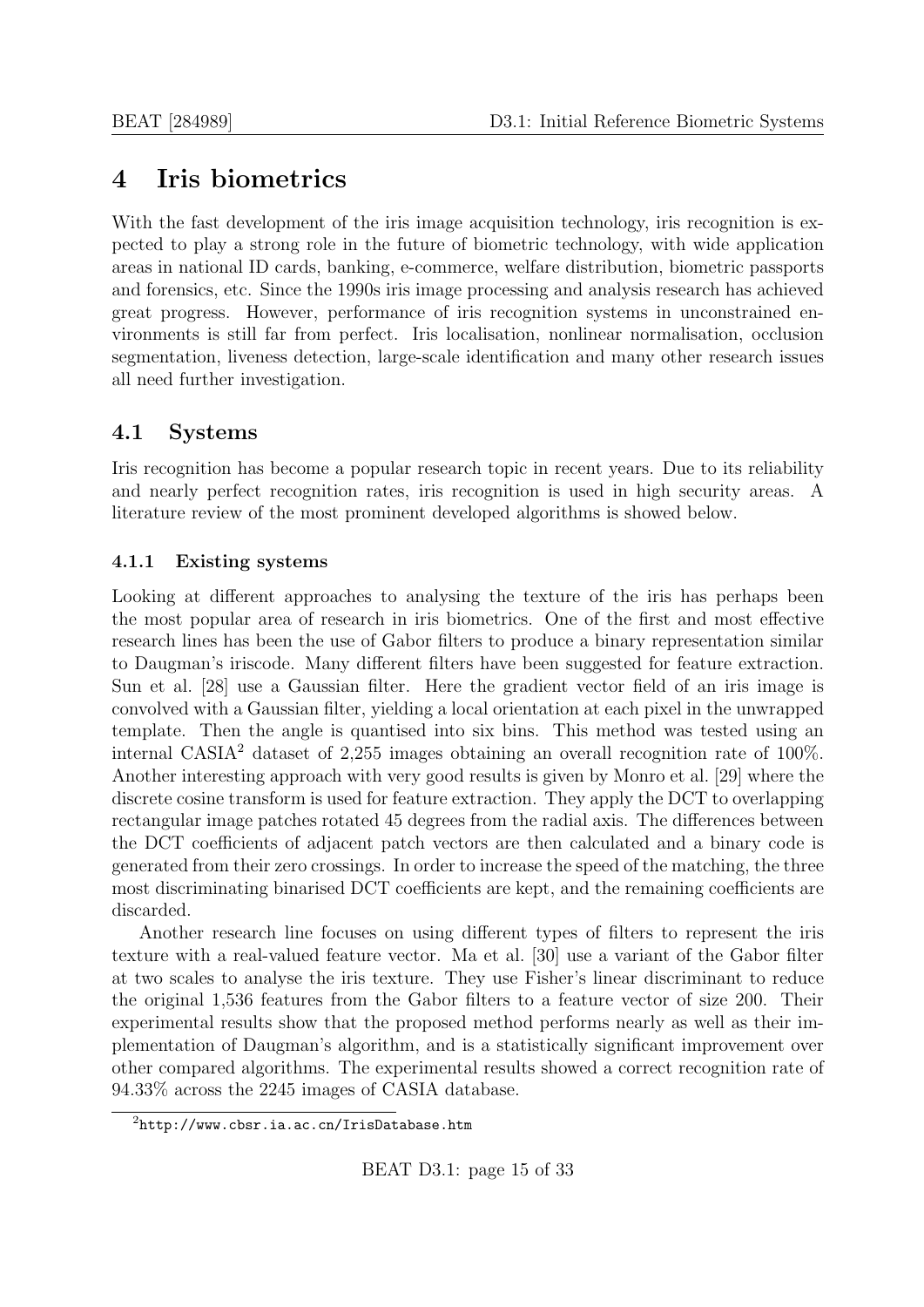It is also worth mentioning a third research line focused on finding effective ways to combine the previous two approaches. In this context, it should be highlighted the work of Hollingsworth et al. [31] where they acquire multiple iris codes from the same eye and evaluate which bits are the most consistent bits in the iriscode. They suggest masking the inconsistent bits in the iriscode to improve performance reaching equal error rates (EERs) of 0.068% under different subsets selected from the Iris Challenge Evaluation (ICE) dataset [27] using still images and video recordings.

#### 4.1.2 System 1: VeriEye

VeriEye is a software development kit (SDK) developed by Neurotechnology which includes proprietary algorithms for generating minutiae templates and 1:1 or 1:N matching. A detailed description of the underlying algorithm cannot be disclosed and the following represents a brief specification of the SDK.

VeriEye is available as a software development kit that allows development of PC- and Web-based solutions on multiple platforms (Windows, Linux, Mac OS). It was released in 2008 by Neurotechnology and has been recognized by NIST as one of the most reliably accurate iris recognition algorithms in the 2009 Iris Exchange (IREX) independent evaluation campaign [35].

The proprietary algorithm implements advanced iris segmentation, enrollment and matching using robust digital image processing algorithms:

- Iris detection. The SDK includes algorithms to detect irises under non-ideal conditions such as images with obstructions, visual noise and different levels of illumination. The system also detects lighting reflections, eyelids and eyelashes obstructions. Images with narrowed eyelids or eyes that are gazing away are also accepted.
- Automatic interlacing detection and correction. Correction algorithms are applied to blurred images due to motion in order to improve the consistency of iris templates.
- Iris segmentation. VeriEye uses active shape models that more precisely model the contours of the eye, as iris boundaries are in general not modeled by perfect circles (or even ellipses). The centers of the iris inner and outer boundaries are different.
- Gazing-away eyes. Special segmentation algorithms are applied to iris images where the eye is detected to be in a non-frontal position with respect to the acquisition device.
- Matching. Configurable matching speed varies from 60,000 to 600,000 comparisons per second.
- Reliability. VeriEye 2.5 algorithm shows excellent performance when tested on all publicly available datasets. Especially good results are achieved on the NIST ICE2005 Exp1 database with iris images of intentionally degraded quality [27], and in the NIST IREX 2009 evaluation campaign [35].

BEAT D3.1: page 16 of 33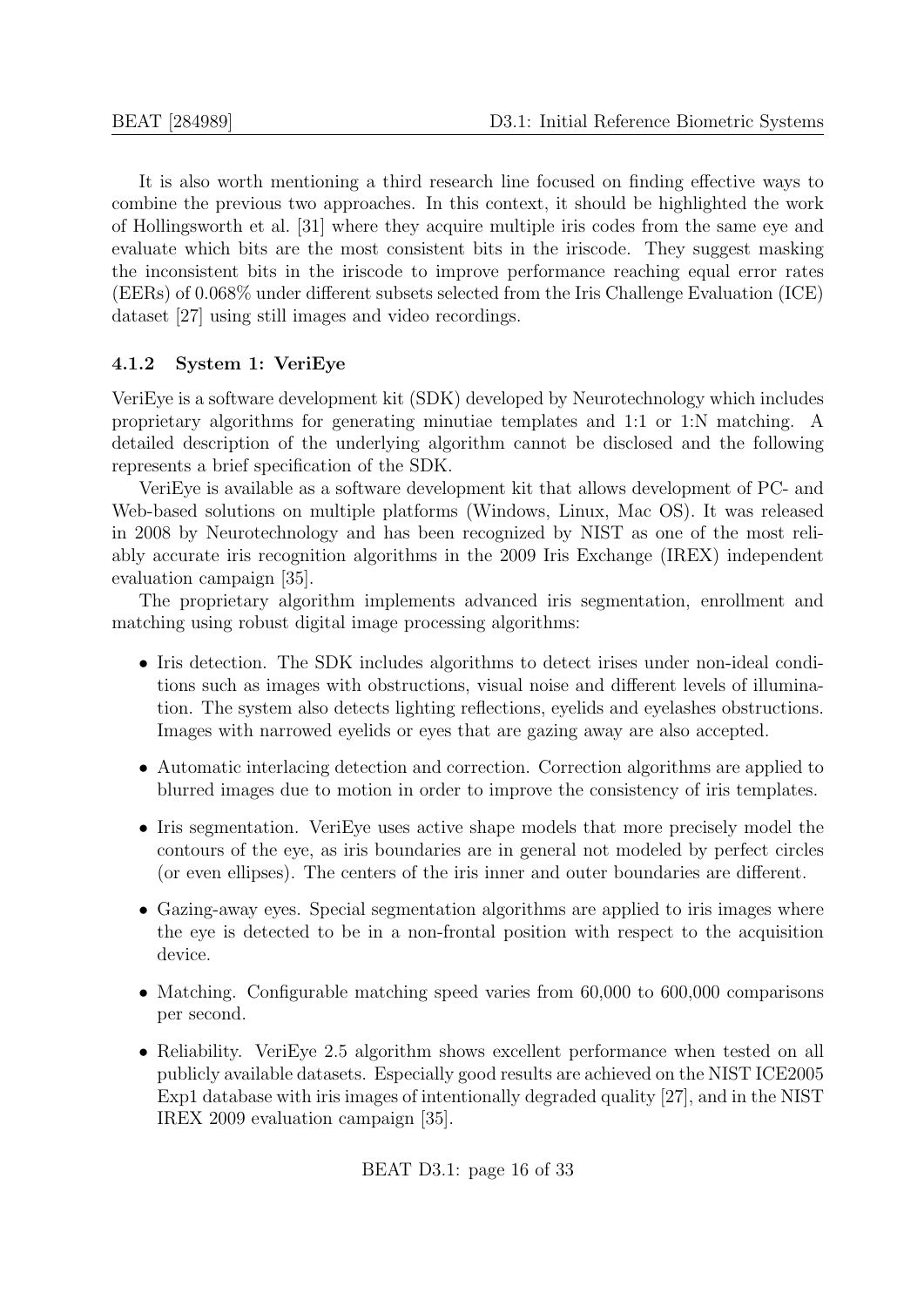#### 4.1.3 System 2: Livor-Masek's system

The second iris recognition system to be used as initial reference system in the project was developed by L.Masek  $[32, 33]$ . The system takes two iris images as inputs, and gives a similarity score computed as the Hamming distance between the two binary templates of the input images (obtained applying Gabor filtering).

The system consists of the following sequence of steps: segmentation, normalisation, encoding and matching.

#### Segmentation

For the iris segmentation task, the system uses a circular Hough transform in order to detect the iris and pupil boundaries. Iris boundaries are modelled as two concentric circles. The range values where the radius should be searched is set manually. A maximum value is also imposed to the distance between the circles' centers. An eyelids and eyelashes removal step is also performed at this stage. Eyelids are isolated first by fitting a line to the upper and lower eyelid using the linear Hough transform. Eyelash isolation is then performed by histogram thresholding.

#### Normalisation

For normalisation of iris regions, a technique based on Daugman's rubber sheet model is employed. The center of the pupil is considered as the reference point, and radial vectors pass through the iris region. Since the pupil can be non-concentric to the iris, a remapping formula to rescale the center points depending on the angle around the circle is used. The normalisation stage produces: i) a 2D array with the angular resolution in the horizontal axis and the radial resolution in the vertical axis; ii) a 2D noise mask array for marking reflections, eyelashes, and eyelids detected in the segmentation stage.

#### Feature Encoding

Feature encoding is implemented by convolving the normalised iris pattern with 1D Log-Gabor wavelets. The 2D normalised pattern is broken up into a number of 1D signals, and then these ID signals are convolved with 1D Gabor wavelets. The rows of the 2D normalised pattern are taken as the 1D signals, each row corresponding to a circular ring on the iris region, where maximum independence occurs in [33]. The filtering output is then phase quantised to four levels using the Daugman method [34], with each filter producing two bits of data. The output of phase quantisation is a grey code, so that only 1 bit changes between adjacent quadrants. This will minimise the number of inconsistent bits in the case of two slightly misaligned intra-class patterns, and thus will provide a more accurate recognition rate [33]. The encoding process produces a bit-wise template containing a certain number of information bits, and a corresponding noise mask which represents corrupt areas within the iris pattern.

#### Matching

The Hamming distance (HD) is chosen as recognition metric, since bit-wise comparisons are necessary. The Hamming distance employed incorporates the noise mask, so that only significant bits are used for computing the matching score between two iris templates.

BEAT D3.1: page 17 of 33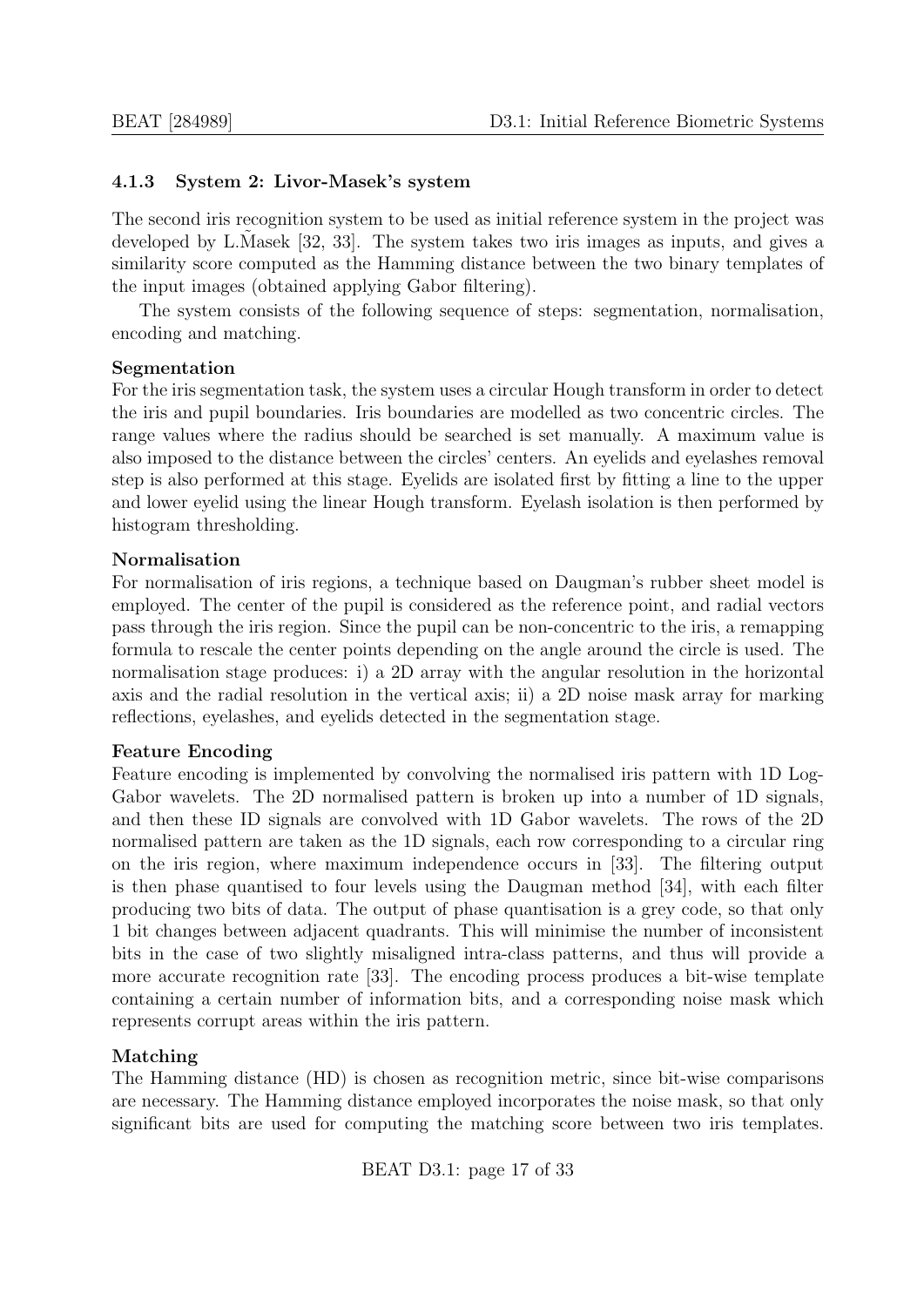In order to account for rotational inconsistencies, when the Hamming distance of two templates is computed, one template is shifted left and right bit-wise and a number of Hamming distance values is obtained from each of the successive shifts [34]. This method corrects small misalignments in the normalised iris pattern caused by rotational differences during imaging. The lowest of the computed distance values is taken as the definitive similarity score.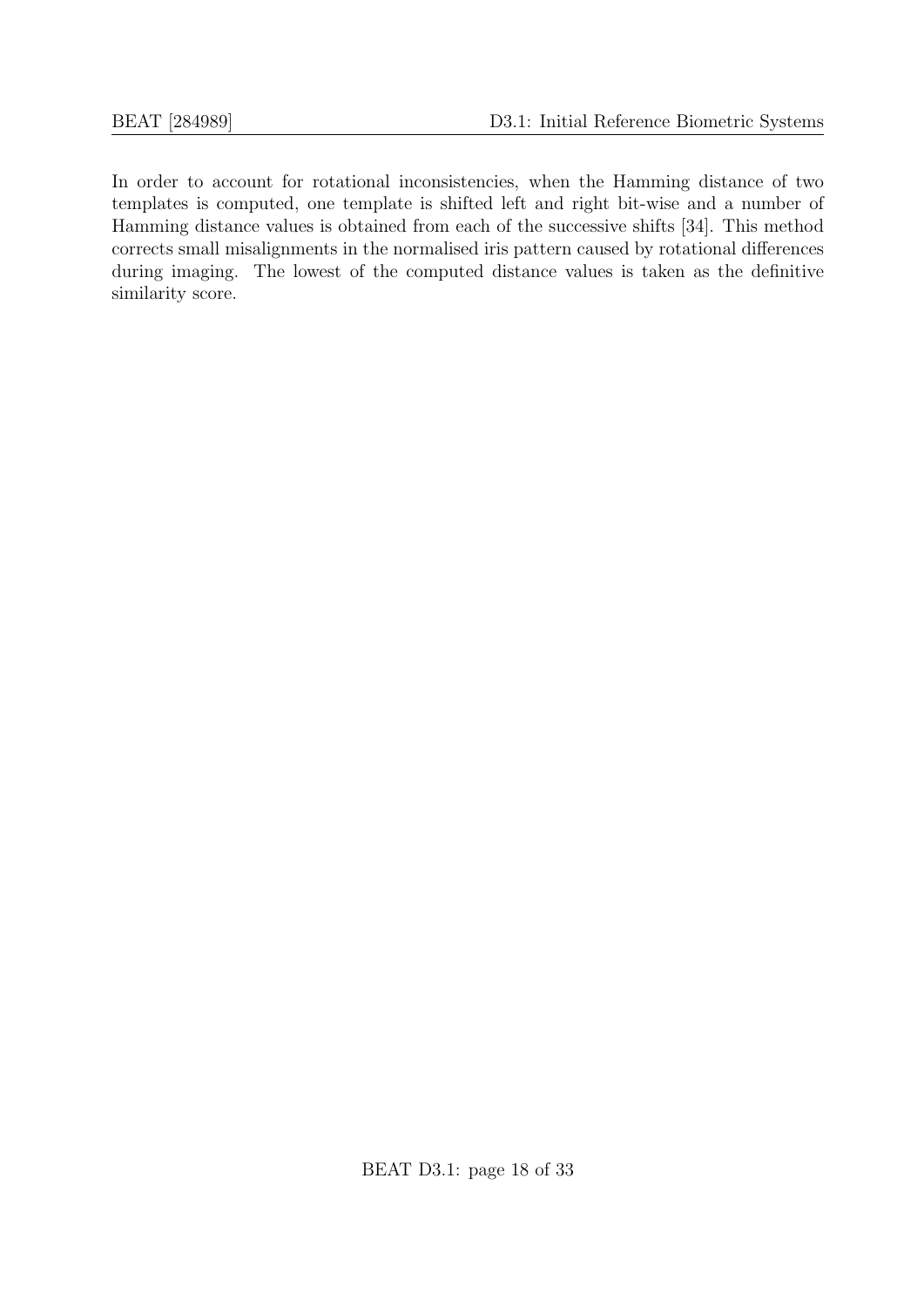# 5 Vein biometrics

Vascular Pattern or Vein Recognition is a relatively recent activity in biometrics, generally applied on hand, palm or finger, veins. It has only been recently that sensors to observe the vascular pattern in a convenient non-invasive way [36] have been commercialized. Similarly to fingerprints, the formation of the vascular network is governed by many different phenomena and it is widely accepted within the medical community that the vascular pattern is unique to each individual and quite stable with time.

For the BEAT project, we will consider the case of combined fingerprint and fingervein biometrics resulting from the use of  $MorphoSmart^{TM}FINGER$  VP.

#### 5.1 Existing systems

Fingerprint systems are widely deployed and vein systems have now several operational applications. As described in Section 3, there are various techniques for fingerprint recognition. Similarly, researchers are exploring different solutions for vein recognition. The work by Hartung et al. [38] is a good example of a specific recognition algorithm. In this work we may also find a complete survey on the different feature extraction algorithms that have been proposed in the literature.

However the use of a single device to combine fingerprint and fingervein restricts us to very few existing solutions. Among these there are a NEC fingerprint and fingervein sensor and the MorphoSmart<sup>TM</sup>FINGER VP device. And Fujitsu recently announced the development of a future fingerprint and palm-vein sensor.

#### 5.1.1 System 1: MorphoSmart<sup>TM</sup>FINGER VP

The Morpho FINGER VP system has been developed for the MorphoSmart<sup>TM</sup>FINGER VP device. This solution combines Hitachi's vein imaging technology to detect the pattern of blood vessels under the skin and Morpho's fingerprint identification technology.

From a pure vein biometrics perspective, the technology implemented in the device is based upon patented technology developed by Hitachi-Omron, the fundamentals of which are described in [37].

The basic principle is to select an illumination wavelength for which absorption from deoxidized hemoglobin (flowing freely in the blood stream) will be maximized while the "background" absorption (all other cell tissues) will be minimal. This way the vascular pattern will appear in great contrast "through" the different skin layers in the finger. It is also interesting to note that only veins – and not arteries – are going to be visible: Arteries carry much less deoxidized hemoglobin than veins; Arteries lie deeper in the finger than veins.

The sensor by illuminating a finger with near infra-red wavelengths light allows to build a reconstitution of the network depending on the recorded absorption. A camera collects the network projection. Once the vascular network is captured, the acquired image is then processed through standard image processing techniques to enhance the relevant signal

BEAT D3.1: page 19 of 33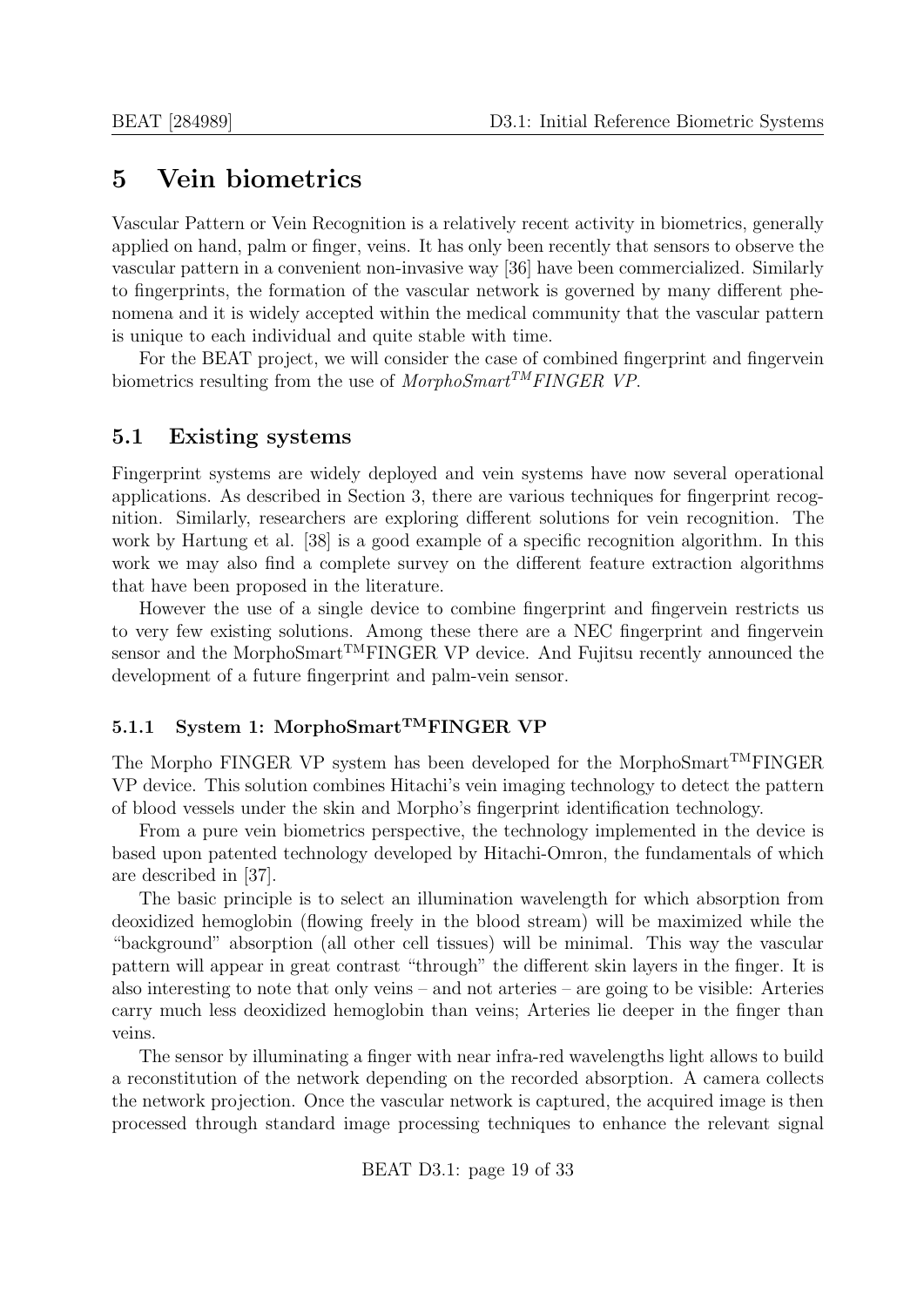and diminish noise, down to a smaller number of gray levels to be able to perform efficient matching.

Thanks to the extraction of specific features, the vein pattern together with the captured fingerprint are then compared to all templates stored in the database. The result of this search query can be either positive (the person searched for was indeed present in the database), or negative (the person was not found in the database). A second mode of operation is also possible: given a stored template of a finger, the system can "verify" it against a live finger. This can be used as a verification of a claimed identity.

Furthermore, the Morpho FINGER VP system performs an enhanced fusion of fingerprint and fingervein comparisons. This dedicated fusion allows to maximize accuracy and guarantees the chosen security level (FAR).

The system is designed to work on sets of images (fingervein and fingerprint) acquired from FINGER VP device. From these images, a template is created in a proprietary format. The template matching algorithm provides a consolidated score that can be compared to a given threshold in order to obtain a decision. Reference thresholds are provided to meet a specific performance target, i.e. a target False Accept Rate can be reached and guaranteed with a given fixed threshold. The main features available in this system are the following:

- Encoding of single-finger 500dpi grey-scale fingerprint images and fingervein images to create templates of selected features;
- Authentication (or verification): 1-to-1 comparison of fingerprint  $+$  fingervein templates;
- Identification: 1-to-many comparison of reference template against a database.

The system only outputs the final result and there is no access to independent decision results for each modality.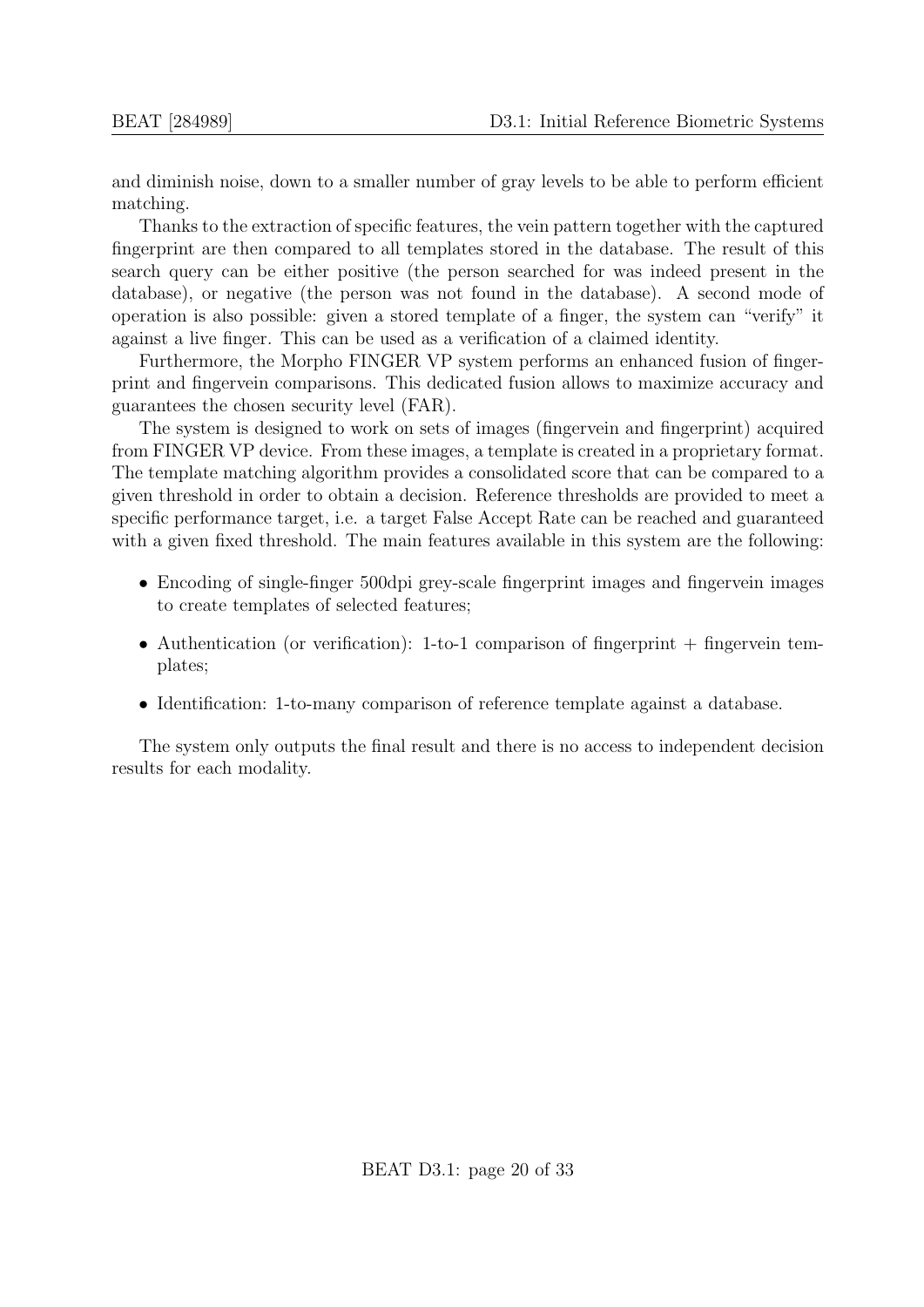# 6 Multimodal biometrics

## 6.1 Classification of fusion algorithms for multi-system biometrics

Fusion algorithms can be categorised into pre-classification and post-classification strategies. By pre-classification, we understand that the underlying information sources are combined prior to invoking a classifier. An example is combining several images together to form a larger image. This is known as sensor-level fusion. Biometric data can also be combined at the feature level, for instance, combining two types of representation, that is, shape and texture in 3D face recognition. This is known as feature-level fusion.

By far, most fusion algorithms operate after the classification stage, hence, belong to the post-classification strategy. Information at this level are hypotheses about the identity of the subjects, which can be matching scores, a list of probable identities or rank, and hard decisions derived from the matching scores. The different fusion algorithms, along with their representative methods, are shown in Figure 1.

For the rest of the discussion, we shall categorise fusion algorithms by their context of usage, that is, either for authentication (verification) or for closed-set/open-set identification. This approach is more appropriate for the BEAT project because performance metrics and fusion algorithms are very different for both application types.

## 6.2 Fusion algorithms for authentication

The task of a fusion module in biometric authentication is to determine whether an identity claim is genuine or not. This is essentially a binary classification task. This implies that one can use any binary classifier for this purpose, for instance, logistic regression, neural network and support vector machines. This is known as the *classification approach*.

An althernative strategy takes advantage of the fact that the output of biometric matcher (matching score) is associated with a hypothesis. For instance, high similarity scores imply a genuine idedntity claim whereas low similarity scores imply an impostor claim. Distance metrics is interpretted exactly in the opposite way. The nature of matching scores being assertive about an identity claim is exploited by an alternative approach to fusion, namely, the combination approach. In this section, we will present the combination approach followed by the classification approach. The final section gives more insight into other more advanced fusion methods reported in the literature.

#### 6.2.1 Combination approach

In the combiantion approach, one has to calibrate the matching scores because each biometric matcher can produce outputs in different range and their respective score distribtuions, either produced by genuine users or impostors, are very different. Consequently, the combination approach requires two steps in the fusion process, namely, a score normalisation step followed by a combination rule.

BEAT D3.1: page 21 of 33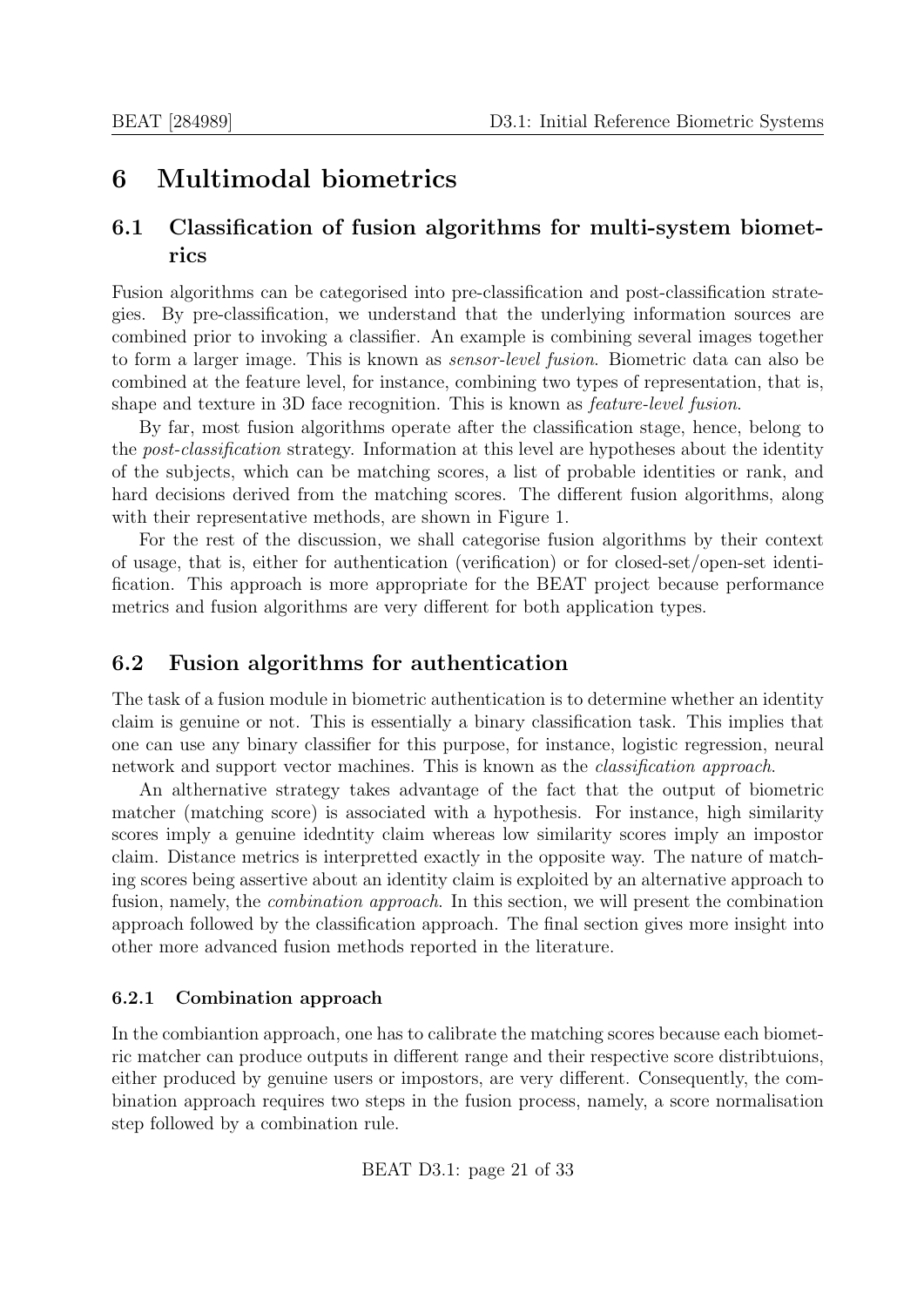

Figure 1: Categorisation of algorithms for biometric information fusion

Jain et al [39] investigated and compared different score normalisation techniques. They are:

• min-max normalisation:

$$
f_{mm}(y) = \frac{y - \min_{y' \in \mathcal{Y}}}{\max_{y' \in \mathcal{Y}} - \min_{y' \in \mathcal{Y}}}
$$

• median absolute deviation normalisation:

$$
f_{mad}(y) = \frac{y - \text{median}_{y' \in \mathcal{Y}}}{MAD}
$$

where

 $MAD = \text{median}_{y \in \mathcal{Y}}(|y - \text{median}_{y' \in \mathcal{Y}}|)$ 

BEAT D3.1: page 22 of 33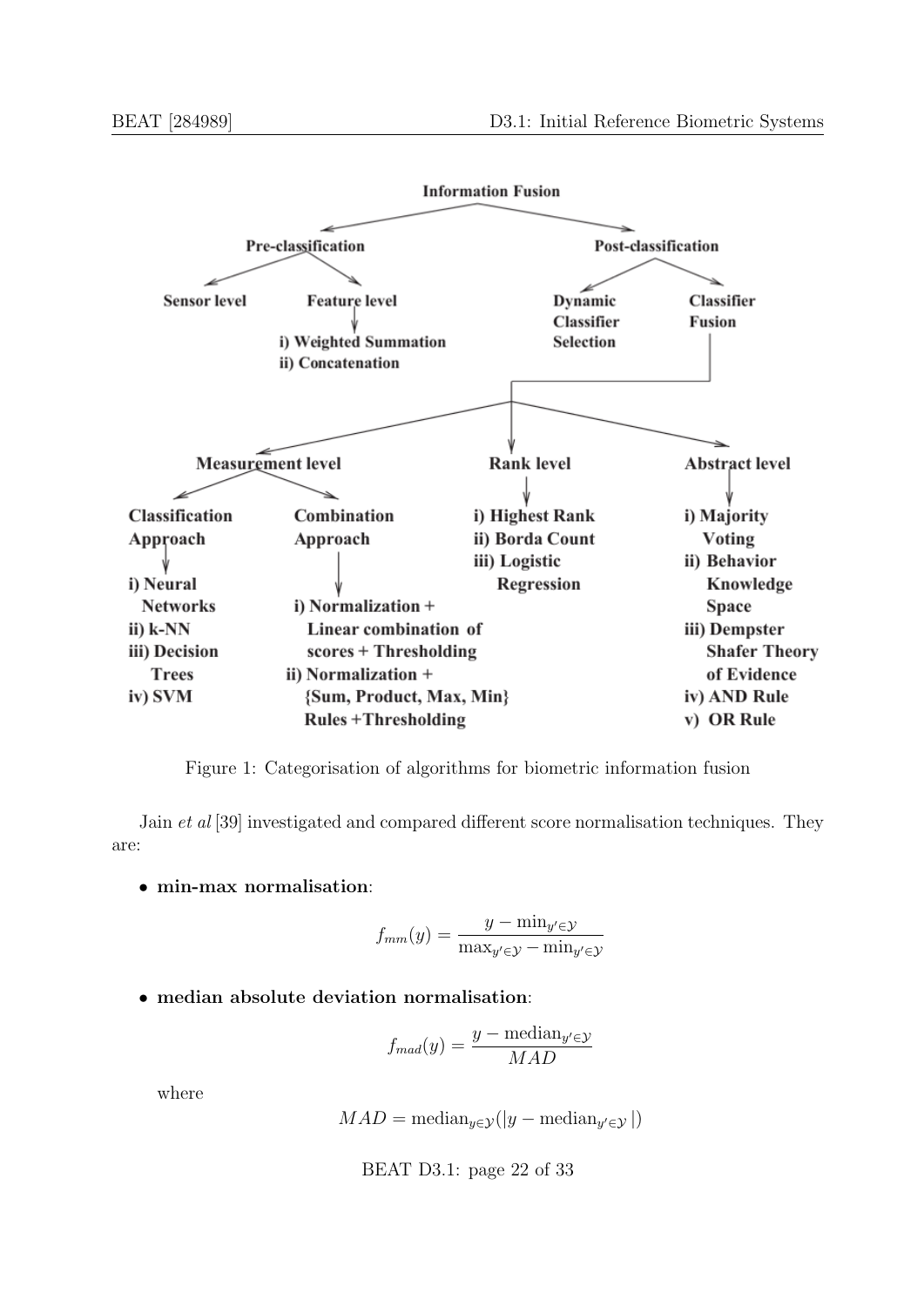• Z-score normalisation:

$$
f_z(y) = \frac{y - \mu}{\sigma}
$$

• normalisation via logistic regression:

$$
f_{LR}(y) = yw_1 + w_o
$$

where the weight parameters are obtained after training a logistic regression of the form:

$$
P(\omega_1|y) = \frac{1}{1 + \exp(-f_{LR}(y))}
$$

In the above notation,  $y \in \mathcal{Y}$  implies that the matching score y is taken from the training set  $\mathcal{Y}$ .  $\mu$  and  $\sigma$  are the mean and standard deviation of the system score derived from the training set Y.

Having normalised the scores so that the scores of different biometric matchers are in comparable range, the next step is to combine them using geometric operators such as min, max, sum, and product rules.

Let us denote the vector of biometric matchers to be y and its element  $y_m$  for  $m \in$  $\{1, \ldots, M\}$  and m is the indice to one of the biometric matchers. We will also use  $f_{norm}$  to denote any one of the score normalisation schemes described above, i.e., norm  $\in$  ${mm, mad, z}$ . The fixed fusion rules can then be written as:

$$
f_{min}(\mathbf{y}) = \min_{m=1}^{M} f_{norm}(y_m)
$$
  
\n
$$
f_{max}(\mathbf{y}) = \max_{m=1}^{M} f_{norm}(y_m)
$$
  
\n
$$
f_{sum}(\mathbf{y}) = \sum_{m=1}^{M} f_{norm}(y_m)
$$
  
\n
$$
f_{prod}(\mathbf{y}) = \prod_{m=1}^{M} f_{norm}(y_m)
$$

Among these rules, the sum rule often give reasonably good performance [44]. This is because the noise variance from individual biometric matchers are reduced due to the sum operator. If there are M biometric matchers, it can be shown that the noise variance of the compound (fused) score, conditioned on each class (genuine or impostor score distributions), can be reduced by at most  $\frac{1}{M}$ . Therefore, fusion almost always reduces the classification error when it is carried out correctly. Although one can show that the performance of a fusion system is always better than the "average" performance of the individual matcher, it is not guaranteed that the fusion performance is always better than the best biometric matcher in the pool. By assuming that the class-conditional scores to be normally distributed, Poh and Bengio [45] proposed a predictive fusion model in terms of Equal Error Rate that studies the condition required for a fusion system to be as good as the best biometric matcher in the pool.

BEAT D3.1: page 23 of 33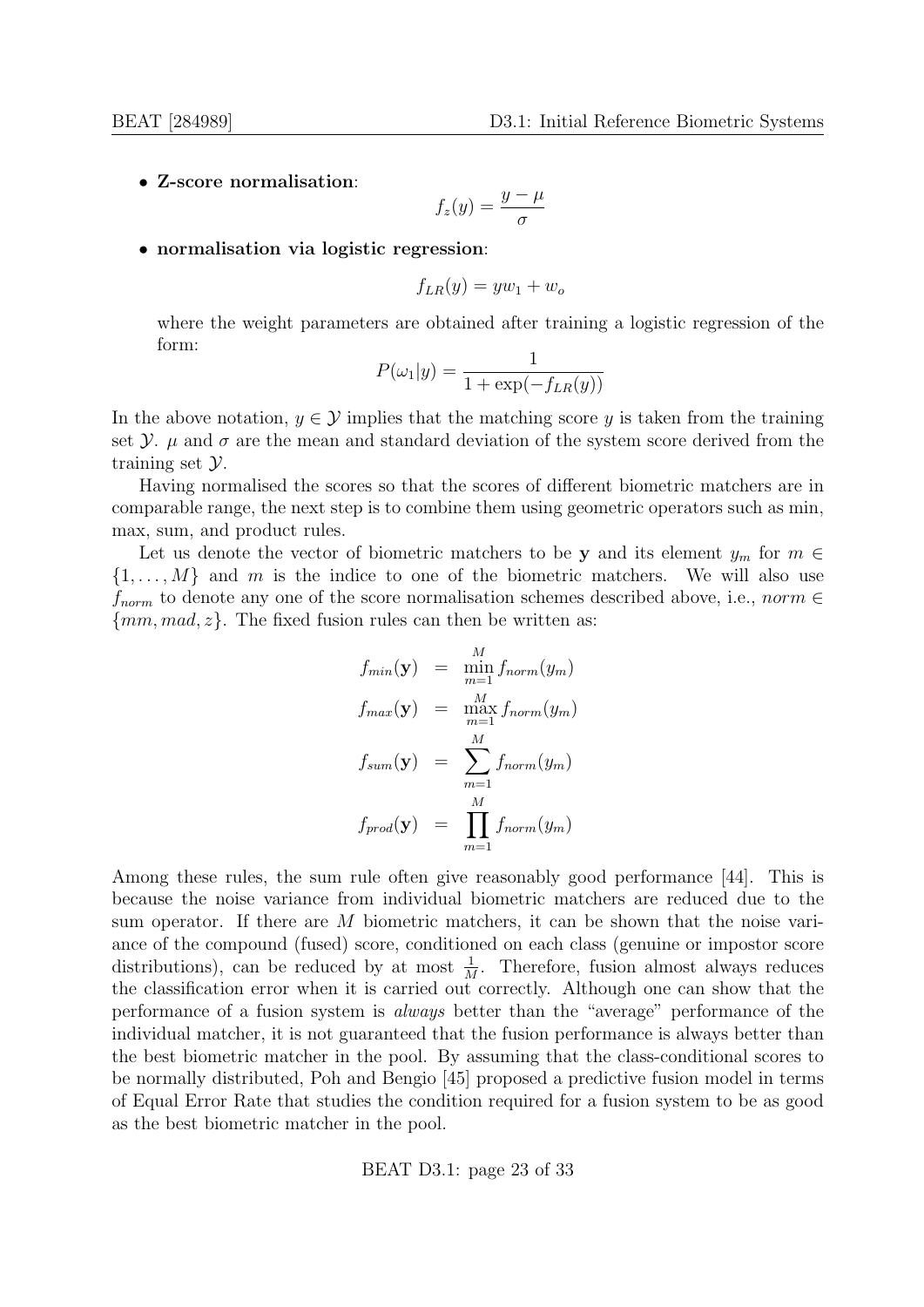#### 6.2.2 Classification approach

In theory, many off-the-shelf classifiers such as neural network, support vector machines, and decision trees can be used to combine scores from different biometric matchers. One can categorise these methods by the output type (posterior probability, log-likelihood ratio, or margin), optimisation method and the criterion choice (enforcing sparsity, regularisation, brute force, genetic algorithms), and their nature (being generative or discriminative). For the purpose of our discussion, we shall use the generative/discriminative dichotomy and the output types, as well as include a class of weighted sum heuristic methods. The key inclusion criteria for the fusion algorithms discussed here are their relevance and evidence of their effectiveness based on the literature.

#### Weighted sum heuristics

Weighted sum fusion has a generic form:

$$
f_{wsum}(\mathbf{y}) = \sum_{m=1}^{M} f_{norm}(y_m) w_m
$$

where  $f_{norm}$  is any score normalisation scheme. In theory, the score normalisation is optional but in practice, by mapping scores into a common range, it is easier to find the weight parameters.

There are a number of schemes that attempt to find weights. The general idea is that the more accurate biometric matcher should be given a higher weight. Based on this intuition, the weight should be inversely proportional to the error or uncertainty, or be proportional to a separability criterion. The following are some examples:

• Equal weight:

$$
w_m = \frac{1}{M} \text{ for all } m
$$

• EER as a function of weight:

$$
w_m = \frac{(\text{EER}_m)^{-1}}{\sum_{m'=1}^{M} (\text{EER}_{m'})^{-1}}
$$

• d-prime as a function of weight:

$$
w_m = \frac{d'_m}{\sum_{m'=1}^M d'_m}
$$

where

$$
d' = \frac{\mu_1 - \mu_0}{\sqrt{\sigma_1^2 + \sigma_2^2}}
$$

BEAT D3.1: page 24 of 33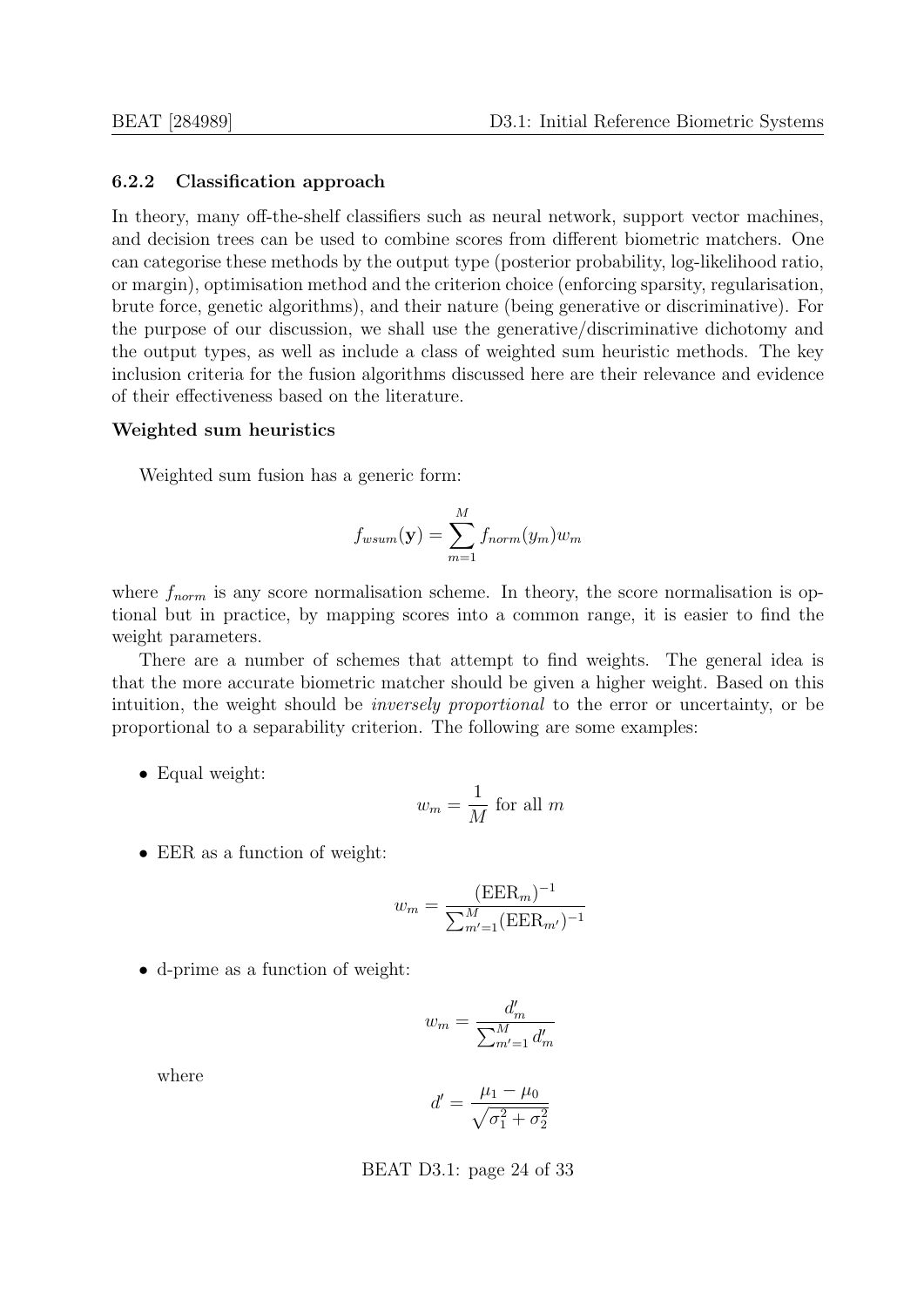

Figure 2: Non-confidence width

• Non-confidence width as a function of weight:

$$
w_m = \frac{(NCW_m)^{-1}}{\sum_{m'=1}^{M} (NCW_{m'})^{-1}}
$$

where

$$
\text{NCW}_m = \max_{y \in \mathcal{Y}_{m,0}} (y) - \min_{y \in \mathcal{Y}_{m,0}} (y)
$$

In the above equations,  $\mu_{\omega}$  is the mean and  $\omega$  is the standard deviation of one of the two possible matching events, that is, genuine when  $\omega = 1$  and impostor when  $\omega = 0$ .

In the NCW equation,  $\mathcal{Y}_{m,0}$  denotes the matching scores conditioning on being genuine or impostor, that is,  $\mathcal{Y}_{m,\omega} \equiv \{y|y \in \{y|y \in \mathcal{Y}_m, \omega\}$ . Effectively, NCW defines the length of the region in which the training scores make either fales acceptance or false rejection error, as depicted in Figure 2(a). The rationale for NCW is that two points  $P1$  and  $P2$ that define the intersection of two circles (representing genuine and impostor scores) is an ideal separable decision plan between them. This idea is shown in Figure 2(b) that is applicable to the case of combining two biometric matchers. The dashed circle represents the distribution of genuine scores whereas the circle plotted with a continuous line represents that of impostor scores. Although NCW does not take into account the correlation among the biometric matcher outputs, Chia *et al*[40] reported that its performance is better than the remaining heuristics reported here.

#### Generative classifiers

Bayesian classifiers have a generic form that exploits the Bayes rule. It relies on the estimate of the class-conditional densities  $p(y|\omega)$  and the prior probaility  $P(\omega)$  for the impostor or genuine matching scores,  $\omega \in \{0, 1\}$ , respectively. There are two types of output that can be produced by a Bayesian classifier, namely in terms of posterior probability,

$$
f_{prob}(\mathbf{y}) = P(\omega_1|\mathbf{x}) = \frac{p(\mathbf{y}|\omega_1)P(\omega_1)}{\sum_{\omega} p(\mathbf{y}|\omega)P(\omega)}
$$

BEAT D3.1: page 25 of 33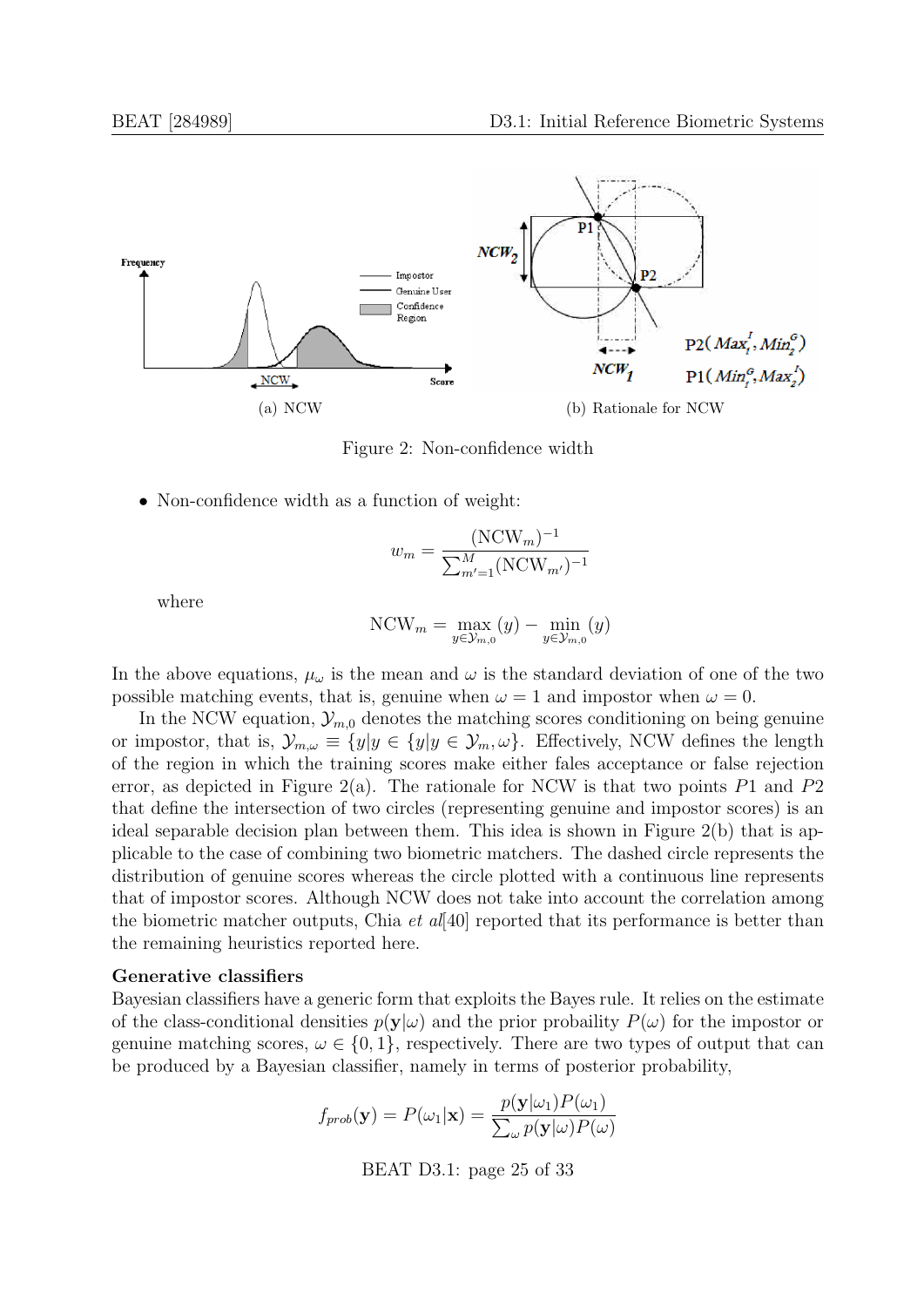or log-likelihood ratio in accordance to the Neyman-Pearson lemma:

$$
f_{llr}(\mathbf{y}) = \log \frac{p(\mathbf{y}|\omega = 1)}{p(\mathbf{y}|\omega = 0)}.
$$

In the case of posterior probability, the decision threshold is 0.5 but the prior probabilities  $P(\omega)$  has to be set accordingly. In the case of log-likelihood ratio, the classifier output is compared with a decision threshold which is an implicit function of the prior probabilities. Both methods will give exactly the same result if the underlying class-conditional densities are the same.

The main interest in this Bayesian classifier is its flexibility: one can use any density function in order to estimate  $p(y|\omega)$ . Examples are

- Gaussian Mixture Models (GMM), leading to a GMM-Bayes classifier,
- Gaussian models, leading to a Gaussian classifier, and
- a product of marginal densities

$$
p(\mathbf{y}|\omega) = \prod_m (y_m|\omega)
$$

leading to a Naive Bayes classifier.

Other density estimators that have been used are kernel density estimator or Parzen window [46] and Gaussian copula [47].

#### Discriminative classifier estimating posterior probability

Logistic regression is arguably the most commonly used discriminative classifier owing to its simplicity: a linear classifier with convex optimisation, hence, leading to a global solution. Although non-linear classifiers have been used, they often do not offer significantly better performance [41].

Logistic regression is defined as:

$$
y_{com} \equiv P(\mathbf{C}|\mathbf{x}) = \frac{1}{1 + \exp(-g(\mathbf{x}))},\tag{1}
$$

where

$$
g(\mathbf{x}) = \sum_{j=1}^{M} \beta_j x_j + \beta_0,
$$
\n(2)

where  $x_j$ 's are elements in **x**. The weight parameters  $\beta_j$  are optimized using gradient ascent to maximize the likelihood of the training data given the logistic regression model [43]. It can be shown that the following relationship is true:

$$
g(\mathbf{x}) = \log \frac{P(\mathbf{C}|\mathbf{x})}{P(\mathbf{I}|\mathbf{x})}.
$$
 (3)

BEAT D3.1: page 26 of 33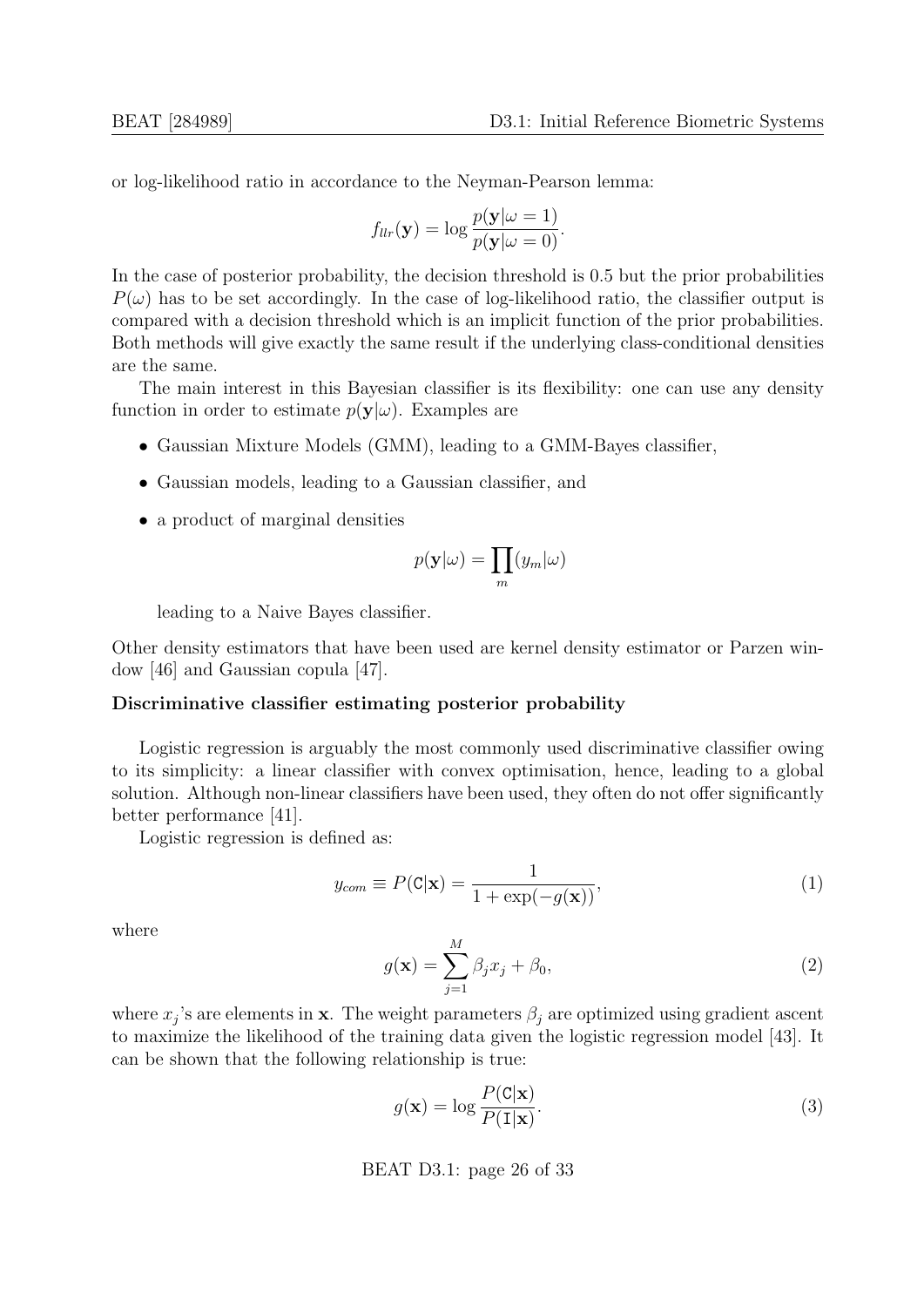#### 6.2.3 Other fusion algorithms and settings

The brief discussion is certainly not exhaustive. For instance, apart from classifiers constructed through the Bayes rule, one can also use the Dempster-Shafer Theory [48].

Other fusion settings include

- Client-specific fusion, where a fusion classifier is tailored to each cliamed identity [49].
- Quality-based fusion, where a fusion classifier weighs the output of each biometric matcher as a function of the signal quality [50].
- Sequential fusion, where the matching scores to be combined are considered sequentially, until a certain level of confidence is reached, or all the match scores are exhausted [51].

#### 6.3 Fusion algorithms for identification

We shall also conveniently describe fusion algorithms for identification in two categories: fixed rule rank-level fusion and its trainable counterpart.

#### 6.3.1 Fixed rule rank-level fusion

In identfication, the most commonly used information for fusion is the rank of the identity list. Let  $r_{i,m}$  denote rank i of matcher m and there are  $i = 1, \ldots, N$  identities in the database. Several rank-level fusion methods have been proposed in the literature [52]; they are listed below:

• Highest rank method:

$$
R_j = \min_{i=1}^N r_{i,m}
$$

• Borda count method:

$$
R_j = \sum_{i=1}^{N} r_{i,m}
$$

The highest rank method will often result in a tie, a situation where several fused ranks have the same value. Ties are broken randomly.

It is interesting to note that the highest rank method is a min rule fusion whereas the Borda count method is a sum rule fusion. Although these operators are the same as those applied to the combination approach, the domain of application is different. Here, the rank information is used whereas in the combination rule for authentication, the score or measurement is used.

BEAT D3.1: page 27 of 33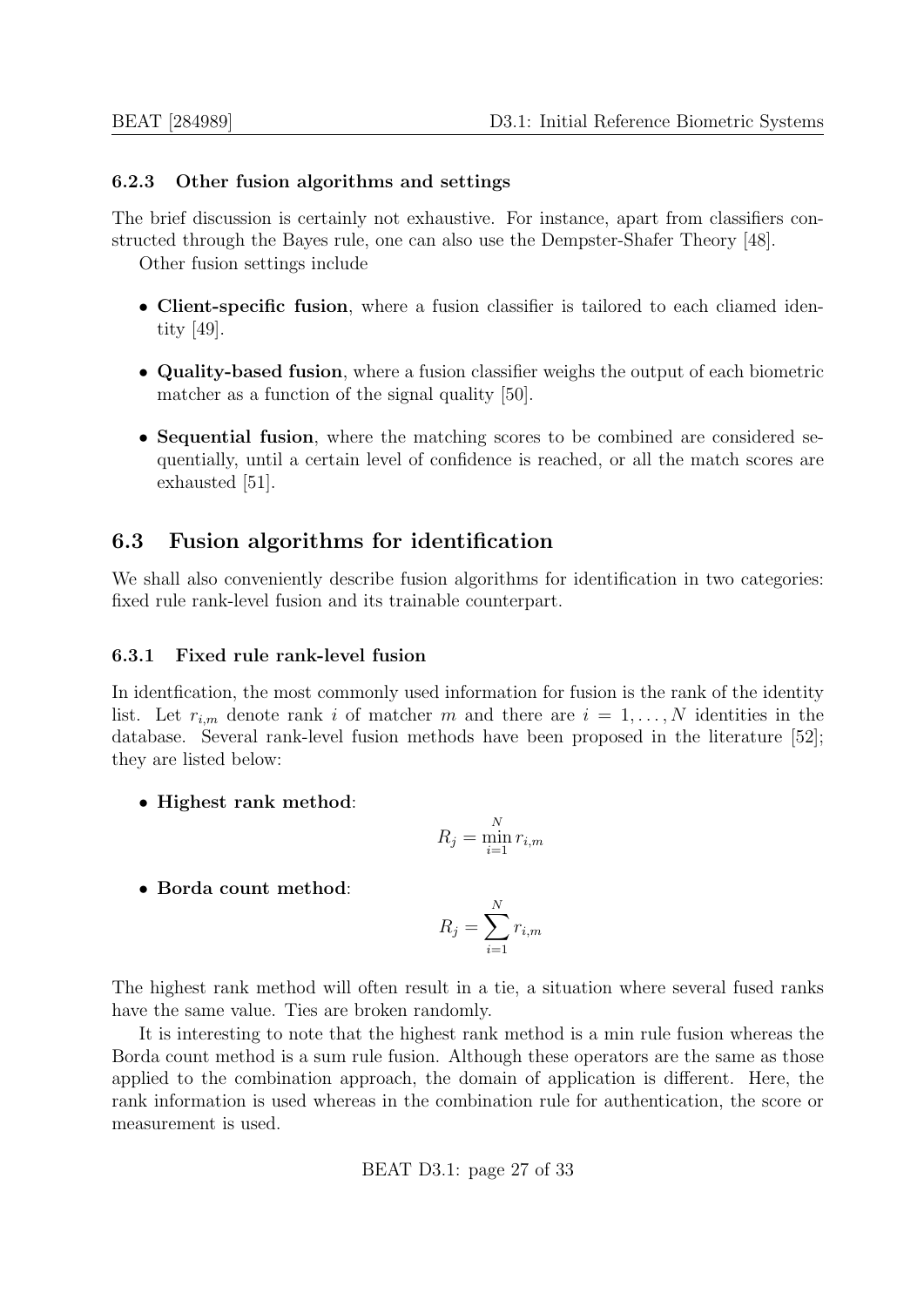#### 6.3.2 Trainable rank-level fusion

It is possible to extend these rules in order to add some degree of flexibility. For instance, one can weight the rank prior to computing the min:

$$
R_j = \min_{i=1}^N (w_i \times r_{i,m})
$$

where  $w_i$  is the weight associated with each rank.

One can also add non-linearity to the output in a way that resembles the perceptron algorithms:

$$
R_j = \frac{1}{1 + \exp\left(-\sum_{i=1}^N w_i r_{i,m}\right)},
$$

$$
R_j = \sum_{i=1}^N \tanh(w_i \times r_{i,m}),
$$

and

$$
R_j = \sum_{i=1}^{N} w_i \exp(r_{i,m})
$$

The first formula is a logistic regression, the weight of which can be trained using "gradient ascent". The remaining two methods can be optimised using general purpose optimisation such as the ant colony optimisation algorithm and its variants [53].

In all of the methods discussed in this section, the weight parameters  $w_i$  have to be tuned based on a development set. This means that this data set should not be used for testing the performance of the algorithm; a sepeate held-out test set should be used for this purpose. A second issue regarding trainable rank-level fusion is how to calculate the weight when an additional subject is added to the gallary.

Trainable rank-level fusion is postulated to outperform its simple fixed rule fusion only when the performance of the underlying biometric matchers are very different from each other. This is because the weights can be used to adjust the contribution of each biometric matcher to the final combined rank list.

#### 6.4 Initial reference fusion algorithms

To summarise, in this section, we have surveyed a number of fusion algorithms and settings for biometric authentication and identification. For each application type, fixed rule fusion and trainable fusion algorithms are discussed. As initial reference fusion systems, however, we will opt for algorithms that have been shown to be robust, simple, yet perform well. For the authentication scenario, we will opt for the sum rule with scores calibrated using logistic regression or min-max score score normalisation. For the identification scenario, we will consider the highest rank method which has been reported to be very effective.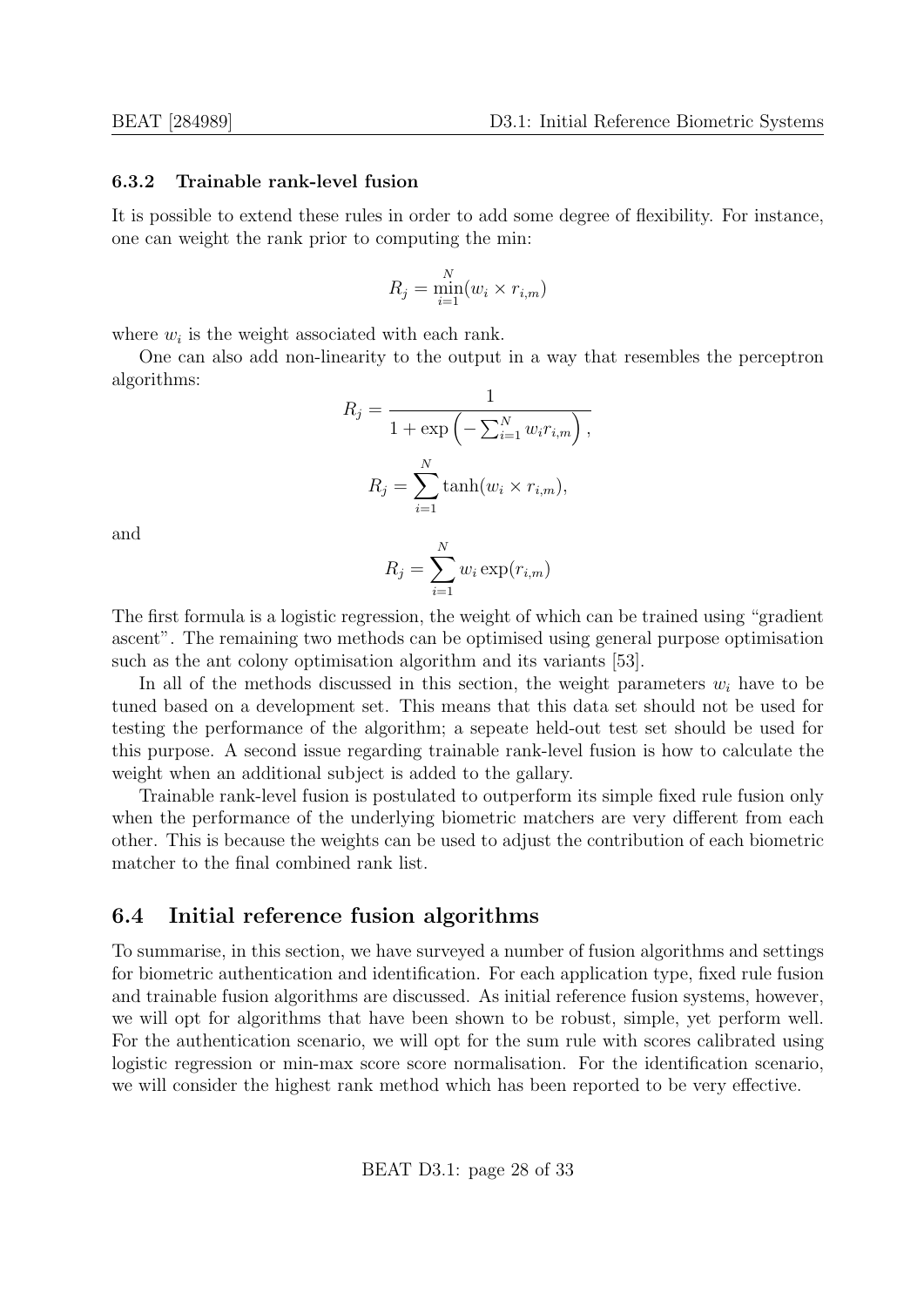# 7 Summary

This document describes the different biometric systems that will be considered within BEAT for performance, security and countermeasure evaluation purposes.

The systems have been chosen in order to provide for reliable, meaningful results which are easily compared with other previous works with minimal effort being spent on adapting existing systems to new data and protocols. This will allow us to concentrate effort on the definition of new objective and replicable metrics, protocols and benchmarks for the evaluation of performance, security and countermeasures which form the heart of the BEAT project. In some cases, however, particularly for the more experimental biometrics, not all the systems described in the present document will be necessarily used in all the evaluation tests. In general, the systems used for a particular experimental setup will be fixed on a case by case basis.

The biometric systems considered here are those used by each partner in previous work and are state-of-the-art. The document outlines each biometric system with a brief account of the setup in each case. No evaluation work is reported in this document.

Also reported are the fusion systems that will be used for multi-modal work, together with an account of the state-of-the-art in data fusion.

# References

- [1] J. Galbally, C. McCool, J. Fierrez, S. Marcel and J. Ortega-Garcia, On the Vulnerability of Face Verification Systems to Hill-Climbing Attacks, Pattern Recognition, Volume 43, pp. 1027-1038, 2010.
- [2] R. Jafri, Hamid R. Arabnia, A Survey of Face Recognition Techniques, Journal of Information Processing Systems, Volume 5, No. 2, pp. 41-64, June, 2009.
- [3] F. Cardinaux, C. Sanderson, and S. Marcel. Comparison of MLP and GMM classifiers for face verification on XM2VTS. In Proc. International Conference on Audio- and Videobased Biometric Person Authentication, pages 10581059, 2003.
- [4] S. Lucey and T. Chen. A GMM parts based face representation for improved verification through relevance adaptation. In Proc. International Conference on Computer Vision and Pattern Recognition (CVPR), volume 2, pages 855861, 2004.
- [5] D. A. Reynolds. Comparison of background normalization methods for text independent speaker verification. In Proc. European Conference on Speech Communication and Technology (EuroSpeech), pages 963966, Rhodes, Greece, September 1997.
- [6] [215] W. Zhao, R. Chellappa, P. Phillips, and A. Rosenfeld. Face recognition: A literature survey. ACM Computing Surveys, 35(4):399459, 2003.
- [7] K. R. Rao and P. Yip, Discrete Cosine Transform: Algorithms, Advantages, Applications, Academic Press, 1990.

BEAT D3.1: page 29 of 33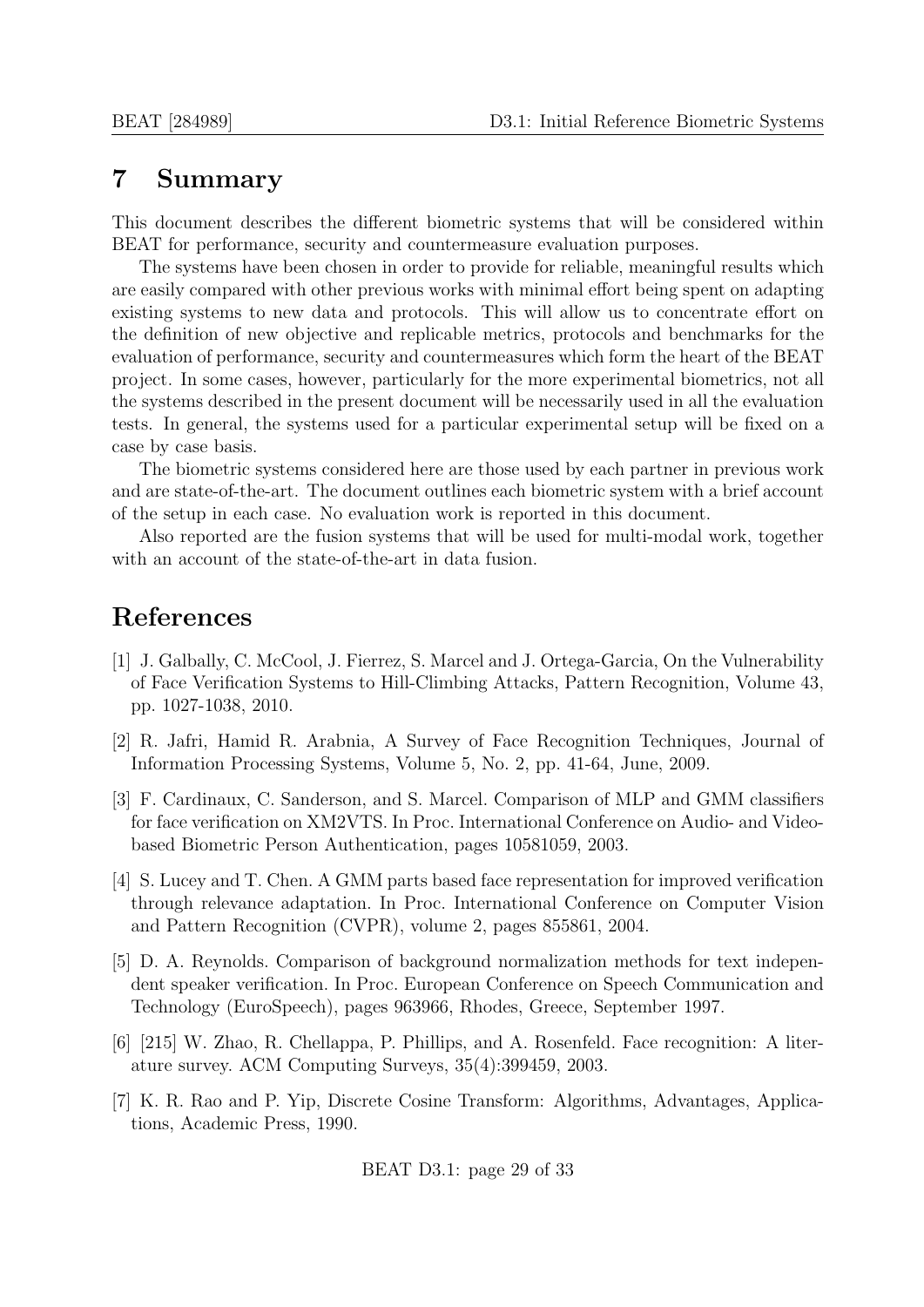- [8] A. Anjos et al., Bob: a free signal processing and machine learning toolbox for researchers, submitted to the ACM Multimedia Conference, Japan, 2012.
- [9] S. Prince, J. H. Elder, J. Warrell and F. Felisberti, Tied factor analysis for face recognition across large pose differences, IEEE Pattern Analysis and Machine Intelligence, 2008.
- [10] N. Kumar, A. Berg, N. Belhumeur and S. Nayar, Attribute and Simile Classifiers for Face Verification, Proceedings of the 2009 International Conference on Computer Vision, 2009.
- [11] C. Sanderson and K. K. Paliwal, Fast feature extraction method for robust face verification, Electronic Letters, Number 25, Volume 38, pp. 1648-1650, 2002.
- [12] G. Heusch, Y. Rodriguez and S. Marcel, Local Binary Patterns as an Image Preprocessing for Face Authentication, International Conference on Automatic Face and Gesture Recognition, pp. 9-14, 2006.
- [13] F. Cardinaux, C. Sanderson and S. Bengio, User Authentication via Adapted Statistical Models of Face Images, IEEE Trans. Signal Processing, pp. 681-685, 2006.
- [14] Timo Ojala, Matti Pietikäinen and Topi Mäenpää, Multiresolution Gray-Scale and Rotation Invariant Texture Classification with Local Binary Patterns, IEEE Trans. Pattern Anal. Mach. Intell., Volume 24, Number 7, pp. 971-987, 2002.
- [15] C. Chan and J. Kittler and K. Messer, Multi-scale Local Binary Pattern Histograms for Face Recognition, Proceedings of the 2007 International Conference on Biometrics, pp. 809-818, 2007.
- [16] W. Zhao and R. Chellappa and P. Phillips and A. Rosenfeld, Face Recognition: A Literature Survey, ACM Computing Surveys, pp. 399-459, Volume 35, Number 4, 2003.
- [17] Y. Rodriguez and S. Marcel, Face Authentication Using Adapted Local Binary Pattern Histograms, Proceedings of the 2006 European Conference on Computer Vision, pp. 321- 332, 2006.
- [18] W. Zhang, S. Shan, W. Gao, X. Chen and H. Zhang, Local Gabor Binary Pattern Histogram Sequence (LGBPHS): A Novel Non-Statistical Model for Face Representation and Recognition, Proceedings of the 2005 International Conference on Computer Vision, pp. 786-791, 2005.
- [19] T. Ahonen and M. Pietik¨ainen, Pixelwise Local Binary Pattern Models of Faces Using Kernel Density Estimation, Proceedings of the Third International Conference on Advances in Biometrics, pp. 52-61, 2009.

BEAT D3.1: page 30 of 33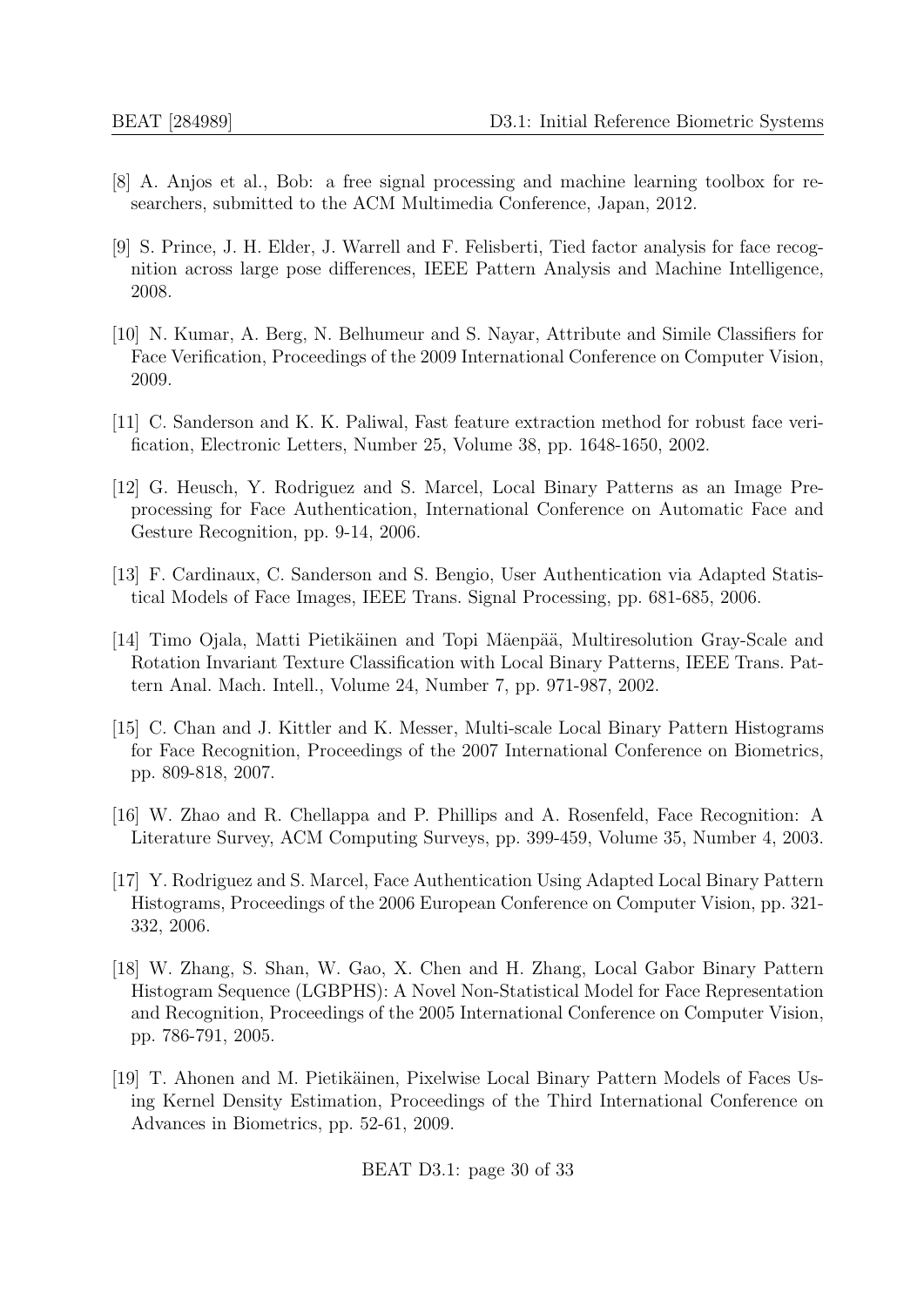- [20] T. Ahonen, A. Hadid and M. Pietikäinen, Face Recognition with Local Binary Patterns, Proceedings of the 2004 European Conference on Computer Vision, pp. 469-481, 2004.
- [21] http://idiap.github.com/bob
- [22] D. Maltoni, D. Maio, A.K. Jain and S. Prabhakar, Handbook of Fingerprint Recognition (Second Edition), Springer (London), 2009.
- [23] B.G. Sherlock, D.M. Monro and K. Millard, Algorithm for enhancing fingerprint images, Electronics Letters, vol. 28, no. 18, pp. 1720, 1992.
- [24] O. Trier and A.K. Jain, Goal-directed evaluation of binarization methods, IEEE Transactions on Pattern Analysis Machine Intelligence, vol. 17, no. 12, pp. 1191-1201, 1995.
- [25] A. M. Bazen and S.H. Gerez, Fingerprint matching by thin-plate spline modelling of elastic deformations, Pattern Recognition, vol. 36, no. 8, pp. 1859-1867, 2003.
- [26] M. Garris, C. Watson, R. McCabe, and C. Wilson. User's guide to NIST Fingerprint Image Software 2 (NFIS2). National Institute of Standards and Technology, 2004.
- [27] National Insitute of Standards and Technology. Iris challenge evaluation data. http://iris.nist.gov/ice/.
- [28] Z. Sun, T. Tan, and Y. Wang. Robust encoding of local ordinal measures: A general framework of iris recognition. In Proc. BioAW Workshop, pp. 270-282, 2004.
- [29] D. Monro, S. Rakshit, and D. Zhang. DCT-based iris recognition. IEEE Transactions on Pattern Analysis and Machine Intelligence, Vol. 29, No.4, pp.586-595, April 2007.
- [30] L. Ma, T. Tan, Y. Wang, and D. Zhang. Personal identification based on iris texture analysis. IEEE Transactions on Pattern Analysis and Machine Intelligence, Vol. 25, No.12, pp. 1519-1533, 2003.
- [31] K. Hollingsworth, K. Bowyer, and P. Flynn. All iris code bits are not created equal. In Biometrics: Theory, Applications, and Systems, Sept 2007.
- [32] L. Masek and P. Kovesi, Matlab source code for a biometric identification system based on iris patterns, The School of Computer Science and Software Engineering, The University of Western Australia, 2003.
- [33] L. Masek et al., Recognition of human iris patterns for biometric identification, Ph.D. thesis, Technical Report, The school of Computer Science and Software Engineering, The University of Western Australia, 2003.
- [34] J. Daugman, How iris recognition works, Proceedings of 2002 International Conference on Image Processing, vol. 1, pp. 22-25, 2002.

BEAT D3.1: page 31 of 33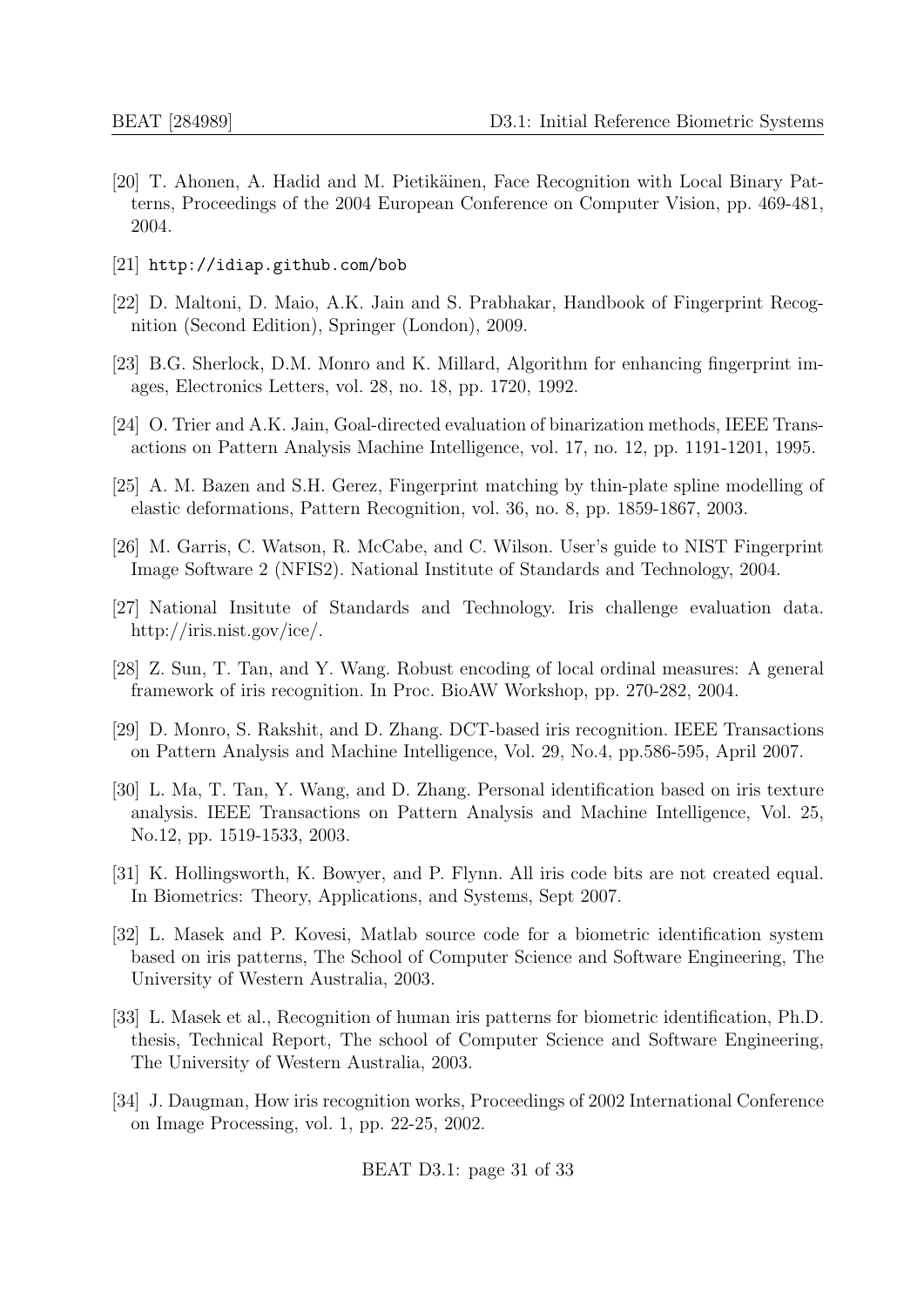- [35] P. Grother, E. Tabassi, G. W. Quinn, and W. Salamon. IREX I: Performance of iris recognition algorithms on standard images, National Institute of Standards and Technology, Tech. Rep., 2009.
- [36] K. Shimizu, Optical trans-body imaging Feasibility of optical CT and Functional Imaging of Living Body, Medicina Philisophica, 11:620-629, 1992.
- [37] Mitsutoshi Himaga and Katsuhiro Kou, Finger Vein Authentication technology and financial applications, Advances in Biometrics, 1, 89-105, 2008.
- [38] Daniel Hartung, Anika Pflug and Christoph Busch, Feature extraction from vein images using spatial information and chain codes, Information Security Technical Report, Volume 17, Issues 12, February 2012, Pages 2635, 2012.
- [39] A. Jain, K. Nandakumar, A. Ross (2005). Score Normalisation in Multimodal Biometric Systems. Pattern Recognition 38(12): 2270-2285.
- [40] Chia, C., Sherkat, N., and Nolle, L. (2010). Towards a best linear combination for multimodal biometric fusion. In Proceedings of the 2010 20th International Conference on Pattern Recognition, ICPR '10, pages 1176-1179, Washington, DC, USA. IEEE Computer Society.
- [41] Non-Linear Variance Reduction Techniques in Biometric Authentication, Workshop on Multimodal User Authentication (MMUA), 2003.
- [42] A.P. Dempster, "A generalization of Bayesian inference," J. Royal Statist. Soc., ser. B, vol. 30, pp. 205–247, 1968.
- [43] A. J. Dobson, An Introduction to Generalized Linear Models, CRC Press, 1990.
- [44] J. Kittler, M. Hatef, R. P.W. Duin, and J. Matas, "On Combining Classifiers," IEEE Trans. Pattern Analysis and Machine Intelligence, vol. 20, no. 3, pp. 226–239, 1998.
- [45] N. Poh and S. Bengio, "How Do Correlation and Variance of Base Classifiers Affect Fusion in Biometric Authentication Tasks?," IEEE Trans. Signal Processing, vol. 53, no. 11, pp. 4384–4396, 2005.
- [46] E. Parzen "On estimation of a probability density function and mode". Annals of Mathematical Statistics 33: 1065–1076, 1962.
- [47] Dass, S. C., Nandakumar, K. and Jain, A. K., "A Principled Approach to Score Level Fusion in Multimodal Biometric Systems", Proc. of Audio- and Video-based Biometric Person Authentication (AVBPA) 2005, pp. 1049-1058, Rye Brook, NY, July 2005.
- [48] N. Poh, T. Bourlai, J. Kittler, L. Allano, F. Alonso-Fernandez, O. Ambekar, J. Baker, B. Dorizzi, O. Fatukasi, J. Fierrez, H. Ganster, J. Ortega-Garcia, D. Maurer, A. A Salah, T. Scheidat, and C. Vielhauer, Benchmarking Quality-dependent and Cost-sensitive

BEAT D3.1: page 32 of 33